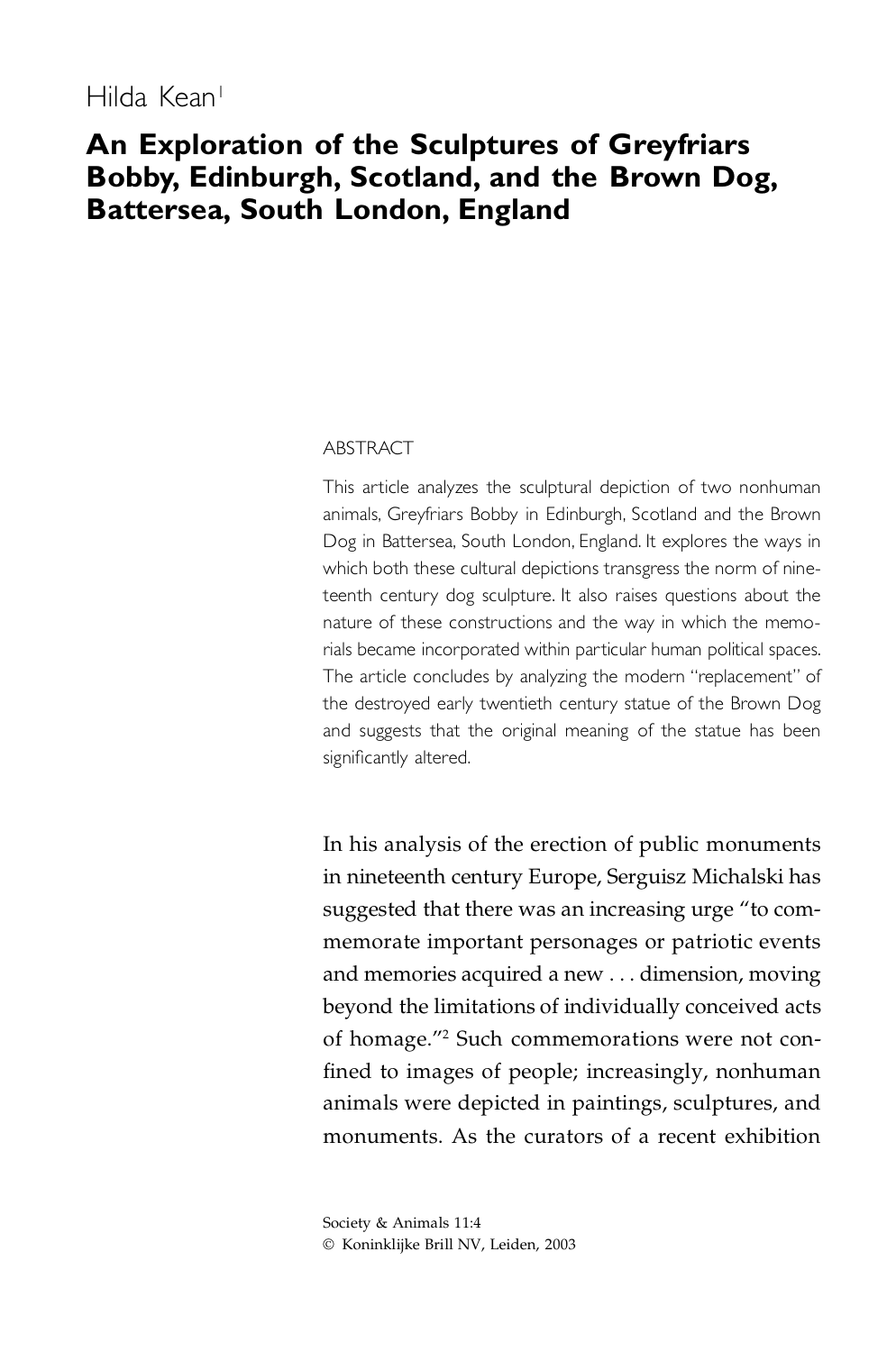devoted to dog sculpture during the nineteenth century have suggested, "pets were seen as being worthy of celebration with the visual language of permanence."3 Certainly from the early eighteenth century, many portraits of the nobility start to include depictions of animals as "identifiable pets."<sup>4</sup> The fashion developed in later years to include sculptures of favorite pet animals. Queen Victoria, employed William Boehm to carve an image of her aging collie in expectation of his forthcoming death.<sup>5</sup>

This practice of commemorating favored animals in sculptural form was usually confined to named dogs kept by aristocrats or celebrities. Well known examples include the mausoleum to poet Lord Byron's dog Boatswain at Newstead Abbey<sup>6</sup> or the sculpture of novelist Walter Scott and his Highland greyhound Maida depicted by William Scoular in 1838, which has recently been described as, "modern culture's first canine celebrity."7

Dogs depicted in sculpture usually would be thoroughbreds whose "breeding" would also confer status on their human keepers. The popularity of particular breeds and the interest in visual depiction was greatly influenced by Queen Victoria and her penchant for different types of dogs. These included Skye terriers, previously seen as lowly and working dogs. Three such Skye terriers, Cairnach, Dandie Dinmot and Islay<sup>8</sup> were depicted in a number of paintings of the royal family and their loyal pets. <sup>9</sup> One example includes a painting by Edwin Landseer of the Skye terrier Islay improbably guarding the sleeping baby Princess Alice in her cradle. A further example of Islay engaging with a human can be seen outside the Queen Victoria Building in Sydney, Australia. This bronze sculpture by Justin Robson was apparently modeled from a sketch drawn by Queen Victoria in 1842. While begging for coins to help dead and blind children of New South Wales, the sculpted dog is also turned toward Queen Victoria whose statue is adjacent (Figure 1).10

I mention the depiction of the Skye terriers in particular because they were the same breed of dog as Greyfriars Bobby, one of the dogs I explore in this article. What is distinctive about the sculptures of Greyfriars Bobby in Edinburgh, Scotland, and of the Brown Dog in Battersea, in south London, is not their depiction as such but the rationale for their existence and, in particular, where they were erected—in public spaces. Moreover, in contrast to the practice of Landseer, commissioned to paint the corpse of dogs brought to his studio by a caregiver (owner) as a form of private mourning, the pur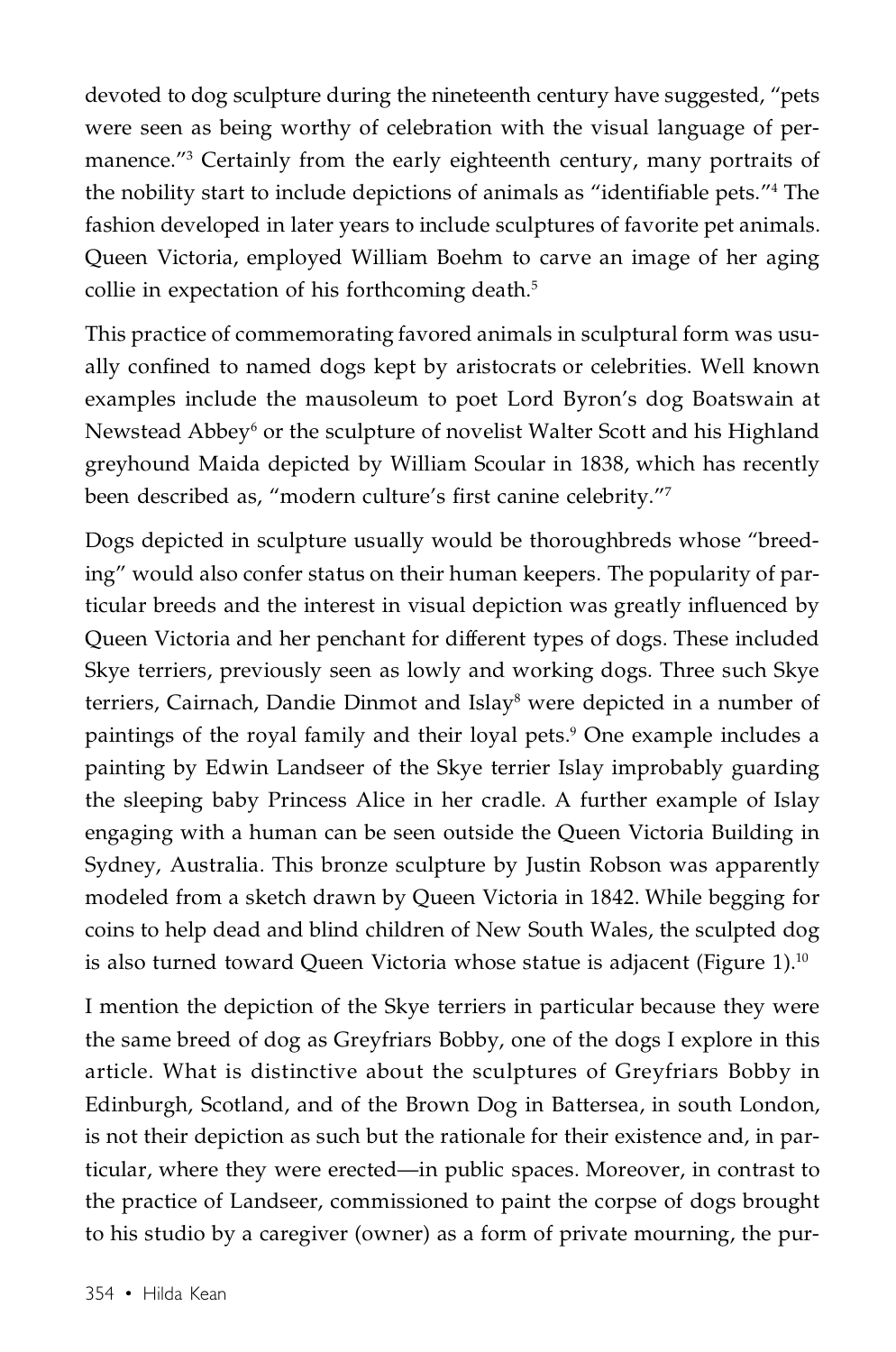pose of these sculptures is to make a *public* commemoration of a dead dog. Both sculptures were erected in cities, the conventional cultural landscape of humans. <sup>11</sup> Far from these sculpted nonhuman animals being set apart in a geographically distinct place for animals, such as a dog cemetery, they were located, as I shall argue later, in places defined by a particular type of human politics. 12

#### **Narratives of Greyfriars Bobby and the Brown Dog**

Both dogs were famous before they were commemorated. Many versions of the story of Greyfriars Bobby exist, but the gist is as follows. Greyfriars Bobby, a Skye terrier, was kept by John Gray—in some versions a working farmer; in others, a policeman—whom Bobby accompanied on his business. They both ate meals regularly at Traill's dining rooms<sup>13</sup> opposite Greyfriars churchyard in Edinburgh. On Gray's death in 1858, Bobby continued to frequent the dining rooms and took food he was given to his master's grave every day in the Greyfriars churchyard, where he then made his home. The owner of the dining rooms was prosecuted as the putative owner of Greyfriars Bobby for not taxing him. In his defense, the man argued that he would have taxed Bobby but Bobby was still loyal beyond death to his owner and that this loyalty should be acknowledged. This argument won the day: Bobby was given a collar by the Lord Provost of the city, who paid the annual dog tax. Bobby lived for another 14 years. A little kennel was erected for him by his former carer's grave. On his death in 1872, Bobby was buried in a non consecrated part of the churchyard, and a year later a statue was erected outside the churchyard and opposite Traill's dining rooms. 14

The brown dog—like Greyfriars Bobby—was also famous before a statue was erected to him, although his story is much less well known. The monument did not give him fame but portrayed him in a different way as a nonhuman animal worthy of being remembered (Figure 2). He was a dog seen in a laboratory whose plight had been exposed by two anti-vivisectionist campaigners, Louise Lind af Hageby and Liesa Schartau, who in 1903 had registered as students to attend lectures at University College London (UCL) to expose vivisection, arguing:

The importance of personal experience of the methods of vivisection for those who throw themselves heart and soul into the the battle against it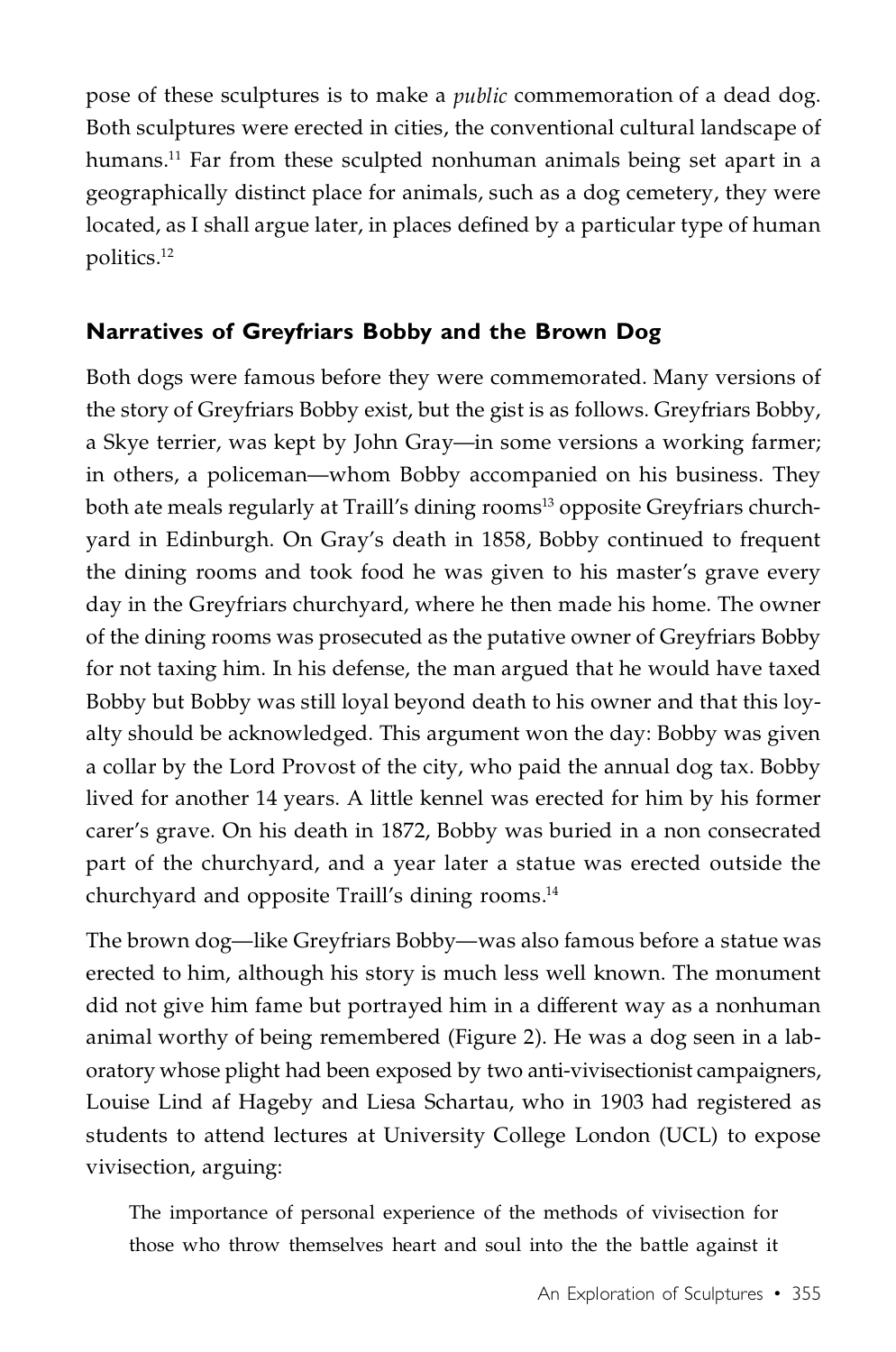

Figure 1. Islay outside the Queen Victoria Building, Sydney, Australia.

cannot be exaggerated. We hope that more and more ardent friends of this cause will enter the laboratories . . . and tell the world what they have seen.<sup>15</sup>

UCL was chosen specifically as the leading institution in Britain for both physiology and experiments on animals. In 1836, the college had pioneered the new physiological sciences with the first professorship of its kind in anatomy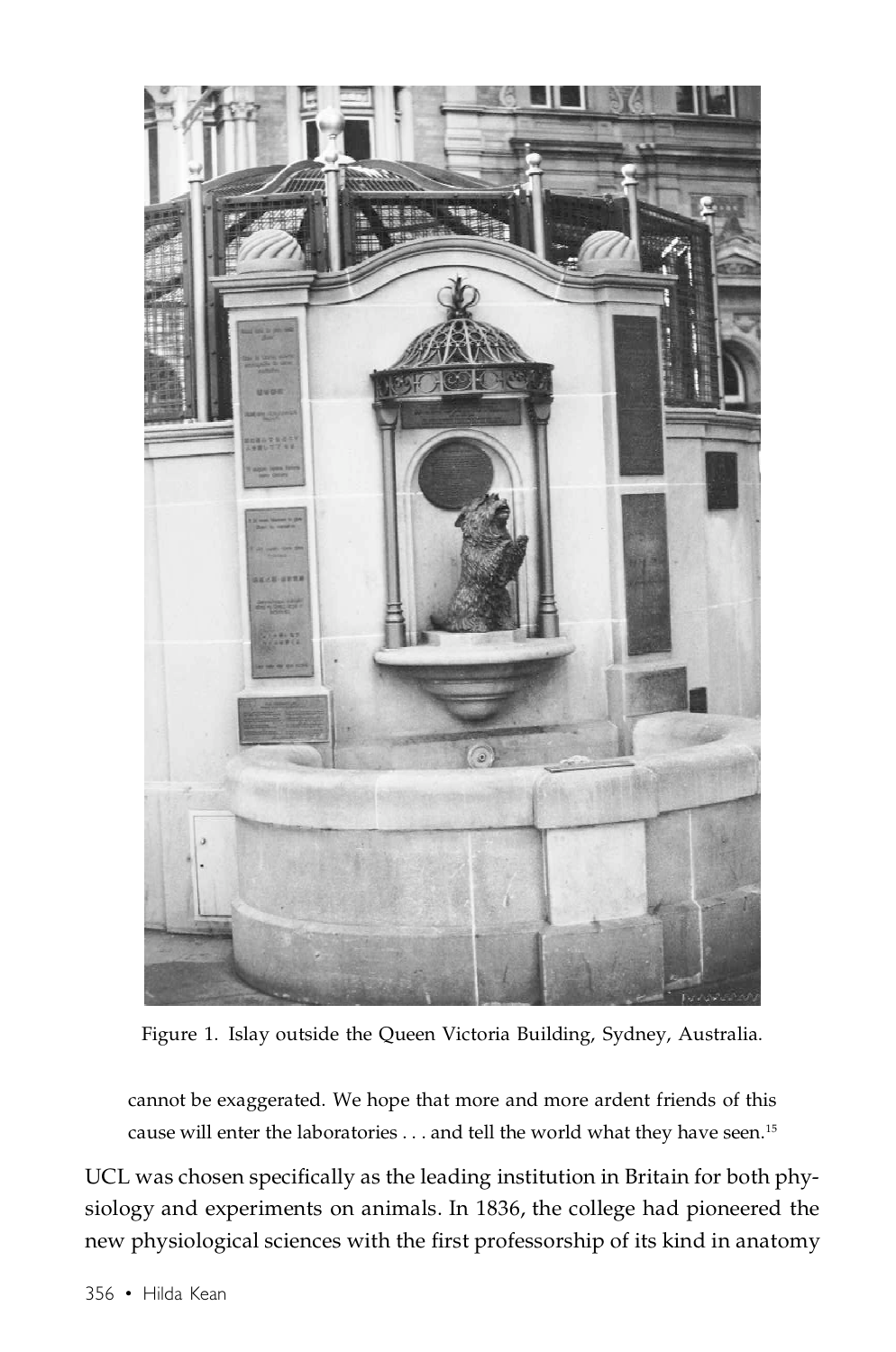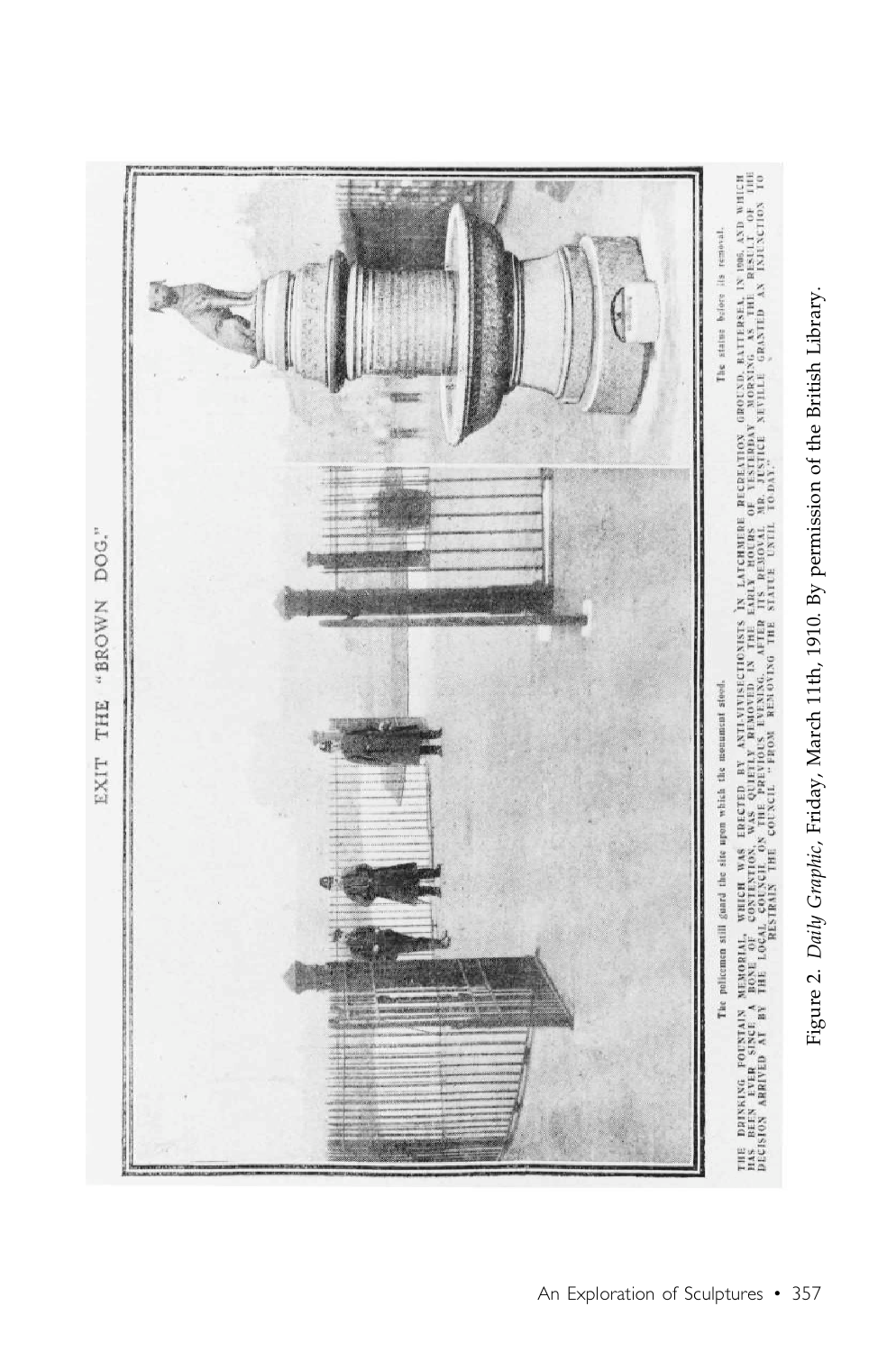and physiology to which it appointed William Sharpey, who subsequently advised the government on the workings of the 1876 Cruelty to Animals Act.16 The experiment was witnessed after the legislation of 1876, which had controversially regulated experiments on animals, and before the Royal Commission on Vivisection of 1906, for which activists had campaigned both to review the way the legislation had worked and to demand total abolition.<sup>17</sup>

In the early years of the twentieth century, vivisection was being perpetrated at the college, particularly by Victor Horsley, William Bayliss, and Professor Starling.<sup>18</sup> The dogs used in experiments were not bred specifically for the purpose but were stray dogs and thus included animals who previously had been kept as companion animals (pets).<sup>19</sup> It was the undermining of this perceived human-animal relationship of loyalty and trust, a contemporary, culturally accepted characteristic of dogs that particularly incensed anti-vivisectionists.

Certainly, there are examples in anti-vivisection literature of dogs being captured precisely because they followed scientists' agents who offered friendship, causing the dogs then to be captured.<sup>20</sup> In the anti vivisection press, one also finds the visual image of a small pet Skye terrier looking up at an absent owner in much the same guise as Islay in the statue in Sydney, so well known was the image of Queen Victoria's dog with her associated qualities of loyalty.21 Frances Power Cobbe, the leading anti-vivisectionist campaigner of the nineteenth century spoke of her own work against the 1876 Act, which regulated animal experiments and exempted vivisectors from prosecution for cruelty. She declared she would not begrudge her hard work of the previous two years against vivisection if, ". . . a certain hideous series of experiments at Edinburgh have been stopped and a dozen of Greyfriars Bobby's comrades have been mercifully spared to die in peace".<sup>22</sup>

The dogs killed in experiments were not necessarily mongrels; those who died at UCL, as cited in the experiment notes of Victor Horsley, included a collie terrier, healthy male fox terrier, brown fox terrier, bull terrier, retriever, bull dog, and a very cross spaniel bitch who had been nursing puppies. They were subjected to experiments on nerves that entailed having their testicles or paws crushed.23 Such experiments were permitted under the 1876 Act, and vivisectors could not be prosecuted under legislation for cruelty to animals, although there were not supposed to be repeated experiments on the same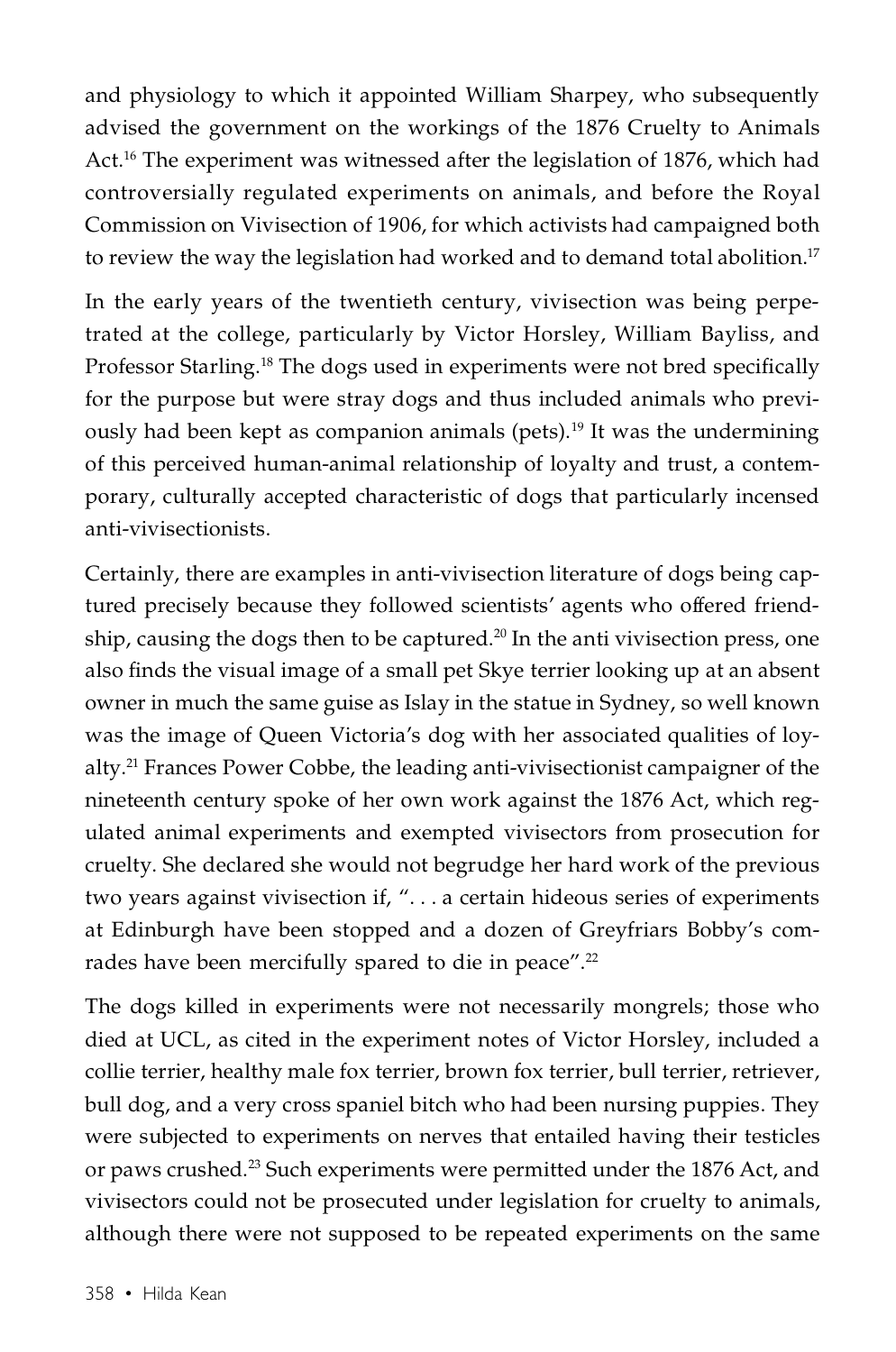animal and adequate anesthetics and appropriate killing afterwards were stipulated.

On February 2, 1903, Hageby and Schartau had witnessed Professor William Bayliss conducting an experiment on a "brown dog of the terrier type." They alleged and published in their book *The Shambles of Science*<sup>24</sup> (which referred in its title to the place of operation of slaughtermen) that the brown dog already had a wound from a previous experiment. They argued that the brown dog had not been properly anesthetized while his neck was cut open to expose the saliva glands to show that the pressure at which saliva was secreted was greater than blood pressure. Finally, they alleged, the dog was killed by a knife through its heart by an unlicensed research student.<sup>25</sup> They also stated in a section headed "Fun" that students had laughed and joked during the experiment. To deliberately invite publicity, part of the text was read out by Stephen Coleridge, the secretary of the National Anti Vivisection Society, at a public meeting accusing Bayliss of breaking the law. Libel action followed, and the campaigners lost, although all costs were covered by donations collected through publicity in the "Daily News." Different amended editions of *The Shambles of Science* were later issued (and also subsequent libel action was brought by Hageby against the scientists).<sup>26</sup> The publicity caused by different libel actions ensured that the plight of the brown dog was well known in both animal welfare and scientific milieux for a number of years.

#### **Narratives of the Public Sculptures of the Dogs**

The bronze statue of Greyfriars Bobby, designed by the Scottish sculptor William Brodie and paid for by Baroness Angela Burdett Coutts, was erected in November 1873, just outside the Greyfriars churchyard and opposite Triall's dining rooms, a year after the dog's death and some 15 years after the demise of John Gray. On the marble base was the dedication to "the affectionate fidelity of Greyfriars Bobby," the dog by then having taken on the epithet of the place in which he lived after John Gray's demise.

The statue of the brown dog was erected in the small Latchmere recreation ground in Battersea in September 1906, some 34 years after the statue of Greyfriars Bobby was put up in Edinburgh. Those behind the campaign to commemorate the brown dog included Louisa Woodward of the Church Anti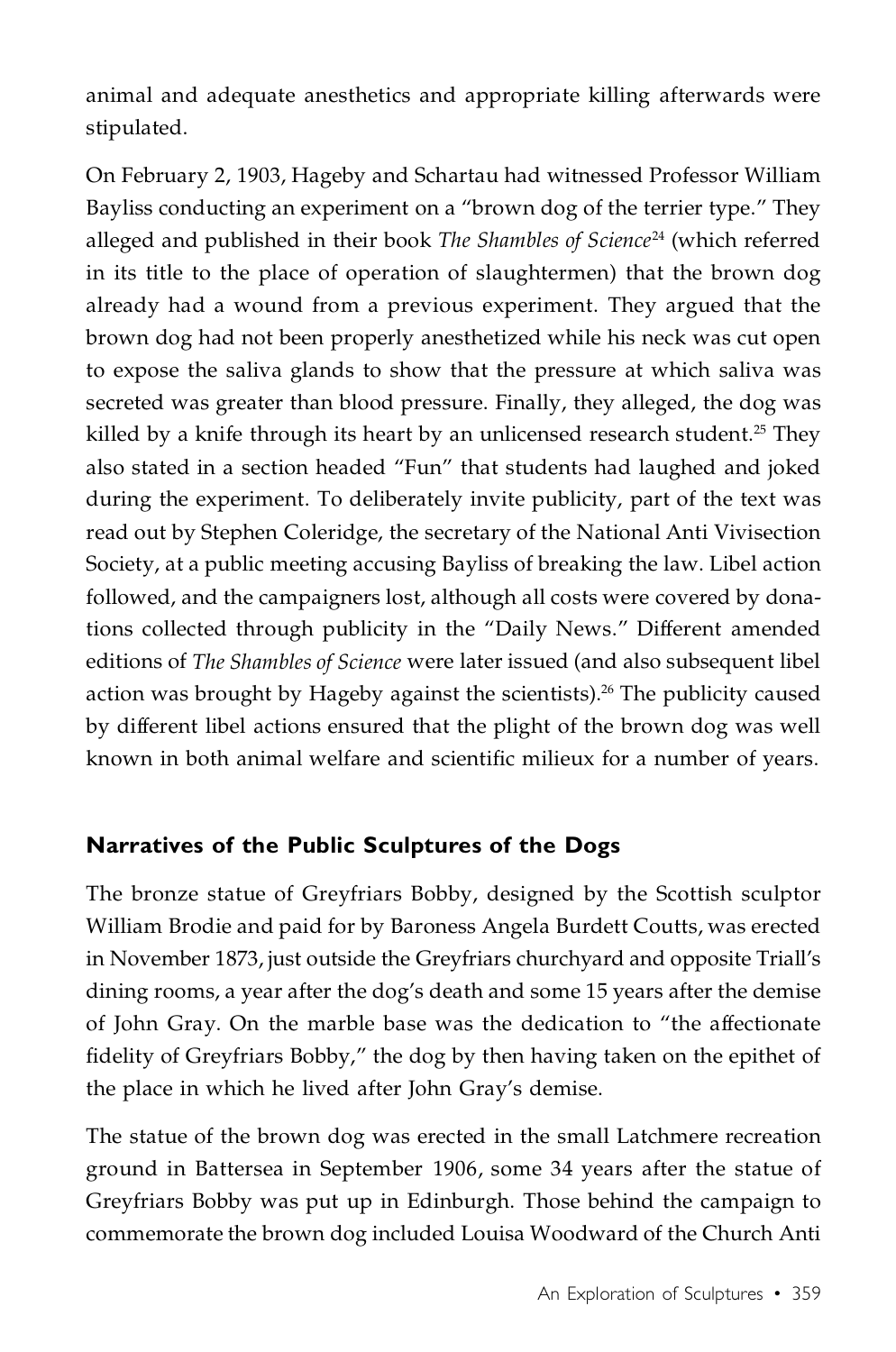Vivisection Society<sup>27</sup> and Captain William Simpson, secretary of the Metropolitan Drinking Fountain and Cattle Trough Association (MDFCTA), acting in a personal capacity.<sup>28</sup> This statue was, like that of Bobby, a statue of a real dog. Unusually for dog sculpture, however, this was a dog without a name because the rationale for the monument did not emanate from a personal relationship between a "pet" dog and his carer. The monument consisted of a 7'6" marble fountain with an 18" high green bronze dog on top that had been sculpted by Joseph Whitehead, whose company mainly made artifacts for churches such as pulpits or fountains for the MDFCTA.<sup>29</sup> The statue stood on a plinth that echoed in design the Greyfriars Bobby monument; but the nature of the inscription was very different in tone. Far from suggesting that humans were worthy of the loyalty of dogs, it condemned human behavior toward this—and other—dogs. The inscription on the brown dog memorial declared:

In memory of the brown terrier dog done to death in the laboratories of University College in February 1903, after having endured vivisection extending over more than 2 months and having been handed over from one vivisector to another till death came to his release. Also in memory of the 232 dogs vivisected at the same place during the year 1902. Men and women of England, how long shall these things be?30

The Liberal MP George Greenwood wrote, noting the controversy this declaration had aroused, that in contrast, "in the northern capital there stands another monument to a dog bearing an inscription at which no man can cavil."31

Although a victim of vivisection, the brown dog was not begging for mercy; rather, he was depicted in a similar stance to the lone Greyfriars Bobby. The brown dog was a proud dog: He was neither cowering nor whimpering but almost defiantly confronting his human vivisectors. But the brown dog did not depict the conventional narrative of dog sculpture, a beloved pet of the nobility or wealthy. The brown dog statue was not even celebrating the life of a dog after the death of his owner (as was the case with Bobby) but the very circumstances of his violent and unnecessary death.32 In this respect, the rationale for the commemoration bore similarity with monuments recalling individual humans martyred in a worthy cause.<sup>33</sup>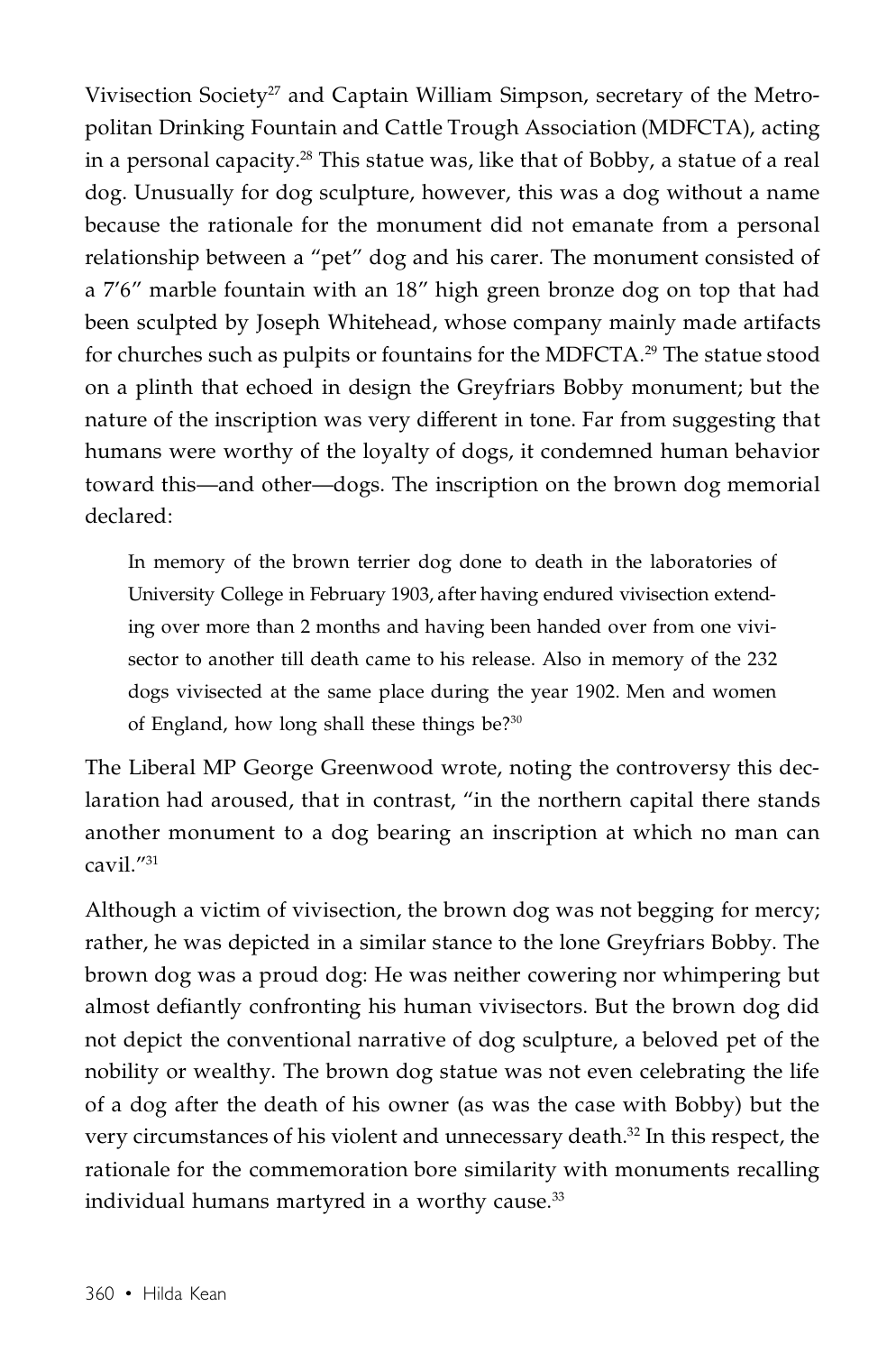## **Contested Ideas of Loyalty**

Ostensibly, Greyfriars Bobby typified the "human" quality demanded of a companion dog in relation to his keeper: loyalty. Moreover, the little Scottish dog became the focus of "heart warming and enlightening anecdotes," which became common in nineteenth century dog literature.<sup>34</sup> Samuel Smiles, for example, wrote in biblical language of the Scottish dog: "His was a love utterly unselfish, faithful and self-sacrificing. . . . What a lesson of gratitude and love for human beings"35 The narrative of the life of Greyfriars Bobby epitomized loyalty beyond death—in religious vein—signified both by his refusal to acknowledge a new keeper and a reluctance (for whatever reason) to leave his dead owner's grave. In his sculptural depiction, Greyfriars Bobby stands alone: The particular human to whom he might turn in begging mode (as characterized by images of Islay) no longer exists. He sits with his feet firmly on the ground.

The brown dog sculpture, however, exemplified a different relationship between dog and human. The statue's function was both to commemorate the untimely death of the brown dog (thereby gaining publicity for the anti vivisectionist cause) and to chastize scientists for their own absence of "human" qualities, including a lack of compassion toward an apparently trusting dog. The brown dog did not possess a given name since he was no longer a "pet," although, in an earlier part of his life, he may have been part of a household, an emblem of domestic ideology.36

Like Bobby, the brown dog also was depicted alone and without an owner; He became the first vivisected nonhuman animal to be commemorated in sculptural form in Britain. This was neither a commemoration nor an easy celebration of notions of loyalty, which had been the rationale for the statue to Greyfriars Bobby. Rather, it was an indictment of the way humans had misused nonhuman animals, particularly those defined as possessing qualities of loyalty: dogs. The sculptural creation of Greyfriars Bobby as a symbol of loyalty occurred only after the death of his keeper, John Gray. Conventionally, this would be a time when the surviving dog, if not killed or become feral, would form a new keeper-companion domestic relationship with a different person. Both Bobby's atypical behavior and the nature of his subsequent commemoration marked a change from conventional practices. This was not a private monument erected for personal reasons by a grieving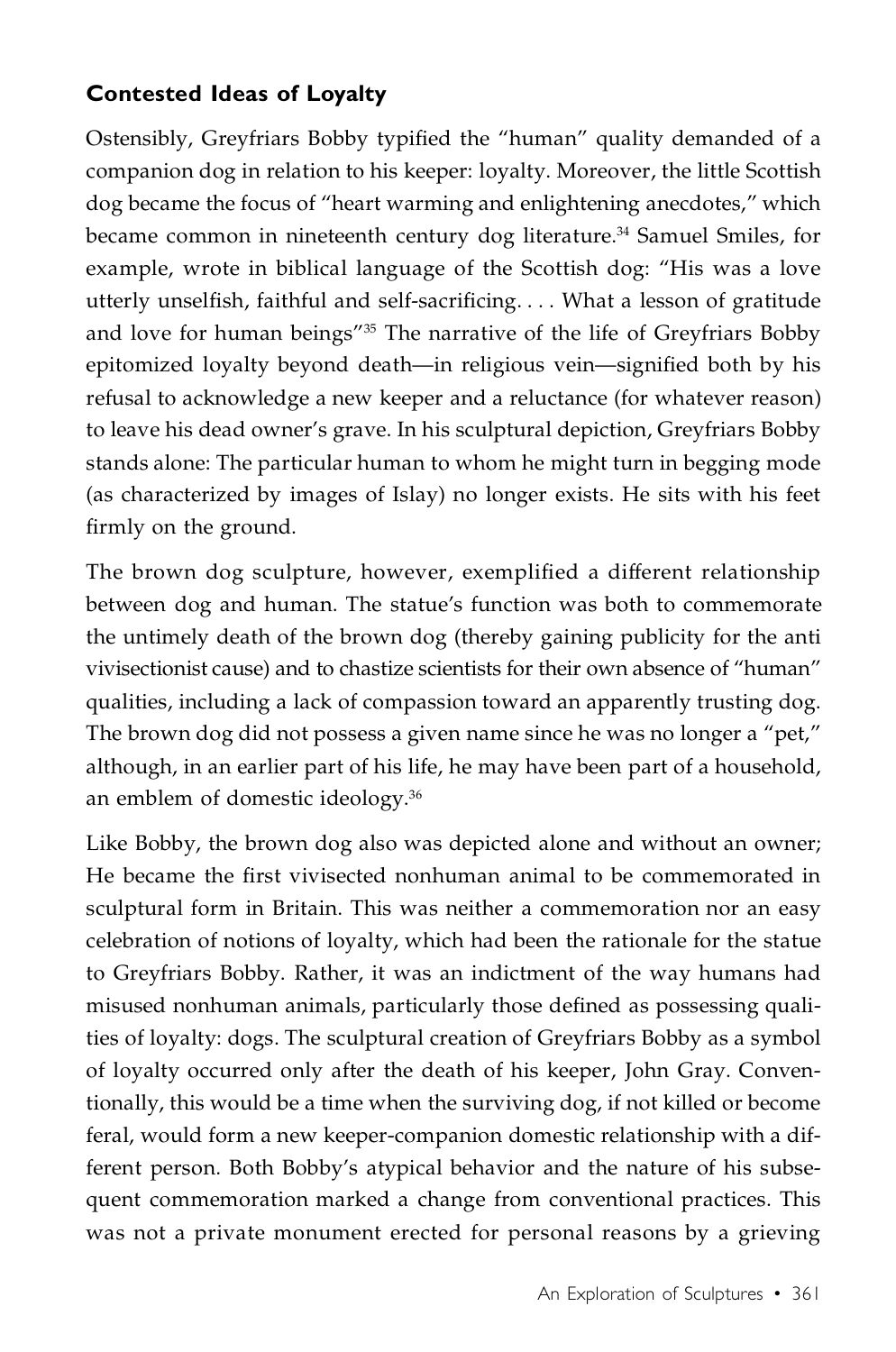human. The nature of the commemoration ensured that Bobby moved into both popular memory and public history.37

## **The Siting of the Statues: Place and Space**

Both statues were located in places defined by particular human political geographies. As Doreen Massey has argued, local spaces are set within, and actively link into, the wider networks of social relationships that make up the neighborhood, the borough, the city. It is a "complexity of social interactions and meanings which we constantly build, tear down, and negotiate."38

Both Greyfriars Bobby and the Brown Dog became incorporated into wider political narratives. Greyfriars Bobby had become part of the story of Protestant Scotland through the location of his actions, for he allegedly regularly ate his dinner and/or mourned on his dead keeper's grave in Greyfriars churchyard, defined by Walter Scott as "the Westminster of Scotland."39

Greyfriars had been the site of the signing of the Protestant National Covenant in 1638. Here the Covenanters pledged the oath of loyalty to their religious cause, "thus testifying to their unbreakable faith in Him, the Almighty Master of all." Here too the Covenanters were imprisoned after their defeat at the Battle of Bothwell Bridge in 1679.<sup>40</sup> This place was already a site of Protestant commemoration, of loyalty and steadfastness against the odds before Bobby visited it.41 In so doing, his story became incorporated into this bigger national and religious—narrative.

Battersea too was a location of particular ideas and ideals. One might consider this area of south London to be defined by an animal geography, for here in 1860 was established the Battersea Dogs Home, providing shelter for lost dogs and cats. In less benign fashion, less than half a mile away was the Brown Animal Sanatory Institute, established in 1871 by Sir John Burdon Sanderson to continue his experiments on animals.<sup>42</sup>

Battersea in the first years of the twentieth century was also a place in which particular human politics thrived. The local council was run by socialists, and the local London County Council member (and MP) at the turn of the century had been the former socialist, John Burns. <sup>43</sup> Other local campaigners included the socialist and feminist Charlotte Despard, future president of the militant suffrage Women's Freedom League and of the Vegetarian Society,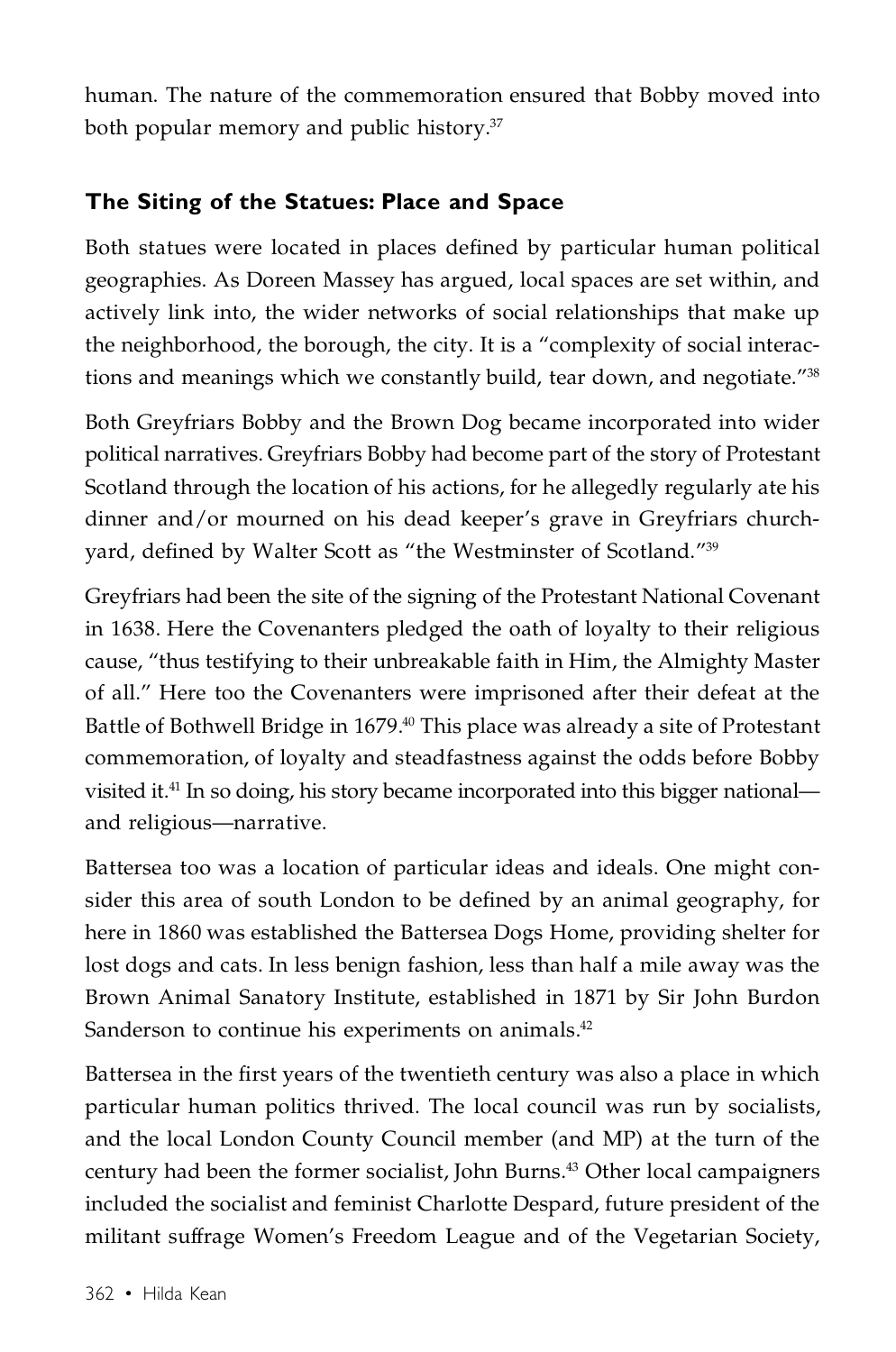who spoke at the brown dog statue's unveiling ceremony.<sup>44</sup> Apart from the nearby dogs' home—then as now totally opposed to vivisection<sup>45</sup>—there was also the anti vivisection hospital, which included on its governing body<sup>46</sup> Louise Lind af Hageby, the infiltrator of the UCL laboratories.

The statue of the brown dog was erected in the small Latchmere recreation ground. This was at the center of a new council housing development, the first to be built in Battersea and one of the earliest municipal estates in Britain. $47$ The streets of the estate had rousing socialist names (which haven't changed) including Reform and Freedom Street and are also named after leading nineteenth century socialists, including George Odger, the first president in 1864 of the International Working Men's Association. Like Greyfriars Bobby, the brown dog also was incorporated into the political narrative of the locality. But a space, characterized by both socialist and feminist politics and opposition to vivisection, was contested and highly controversial. The statue was physically attacked in November 1907 and March 1908—by medical students from UCL. The students also demonstrated with small effigies of the dog, which they held aloft on skewers.<sup>48</sup> Because of these attacks, the local council was obliged to guard the statue at an annual cost of  $£700$  a year<sup>49</sup> When a new, Conservative, local council was elected in November 1909 it determined within a month to remove the statue, not just because of the expense but because of the political sentiments it represented.

In response, there were petitions, local protest meetings, and attempts at legal injunctions to stop the removal of the statue. A brown dog memorial defense committee of 500 people was established. Speakers at a meeting of 1500 people in February 1910 included the defeated socialist councilor John Archer (who was to become the first black mayor in Britain in November 1913), Louise Lind af Hageby, Charlotte Despard, Harold Baillie Weaver, (a Theosophist organizer, supporter of women's suffrage and chair of the National Canine Defense League in 1910), and Liberal MP George Greenwood. <sup>50</sup> There also were demonstrations in central London against the statue's removal. These events included banners depicting the statue, people in masks of dogs in support, and speeches in Trafalgar Square and Hyde Park.<sup>51</sup>

Even the monument *itself* (as opposed to the narrative it was representing) became invested with much power. According to Louise Lind af Hageby, its physical presence had terrified the opposition. Vivisectors hated it, she argued,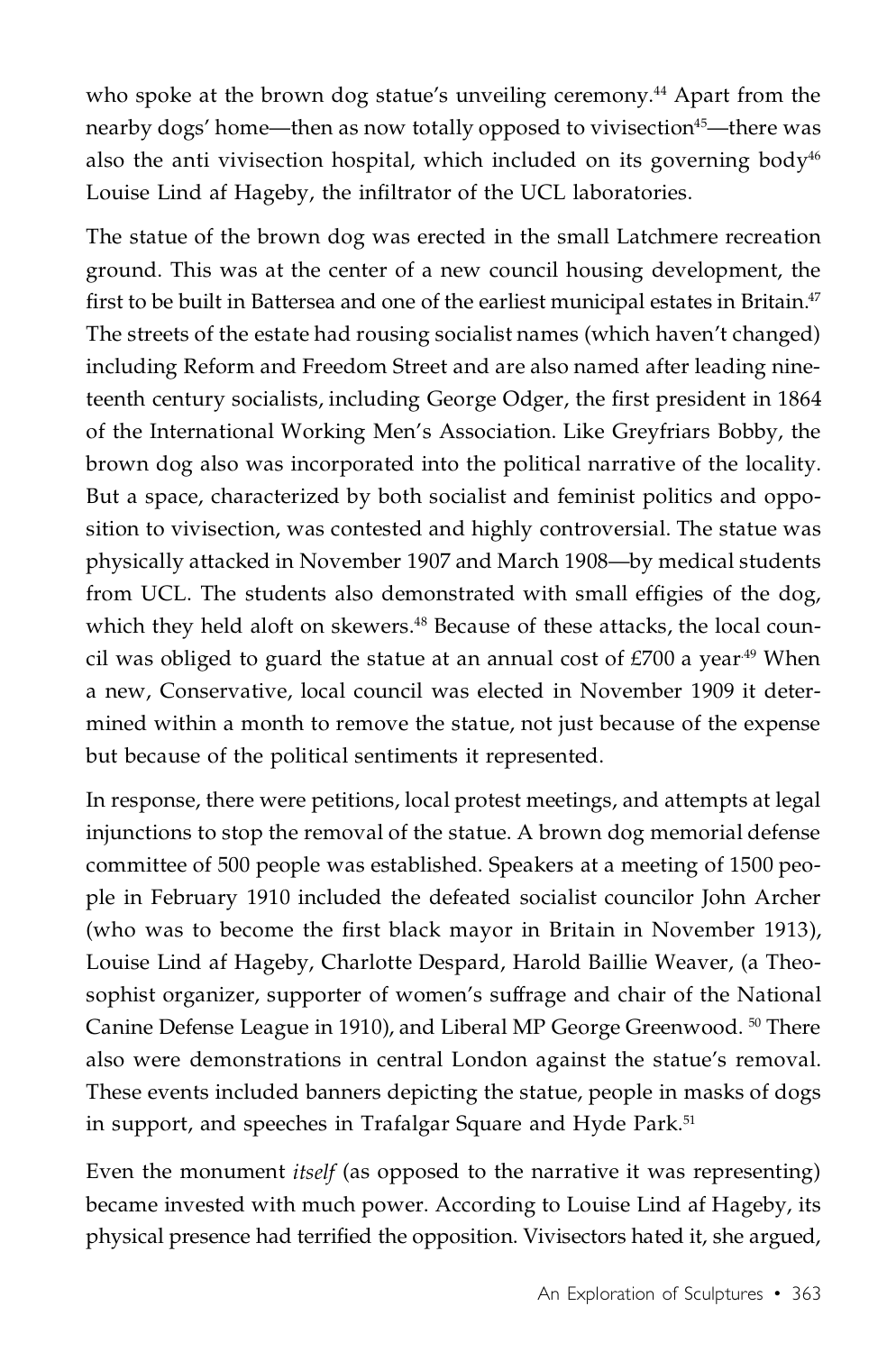as through the story of one dog people were learning what happened to thousands of dogs and vivisected animals in laboratories of the world and what was being done under the 1876 Act. The statue of the dog had taken on the cause of the dog. As one campaigner asked:

Why are the vivisectors so anxious that the dog should cease to speak, for remember that the dog does not only speak to Battersea and London. Its fame has gone all over the civilised world.<sup>52</sup>

George Kekewich, former Liberal MP and secretary to the Board of Education, declared: ". . . the brown dog . . . is more than an ornament, it is a credit to this borough of Battersea."<sup>53</sup>

The former mayor argued that the statue needed to be read against other monuments arguing that this "public monument . . . was an emblem of truth, which is more than you can say for a lot of statues which are about, but we do not say that they ought to be removed."<sup>54</sup>

Charlotte Despard developed this theme saying, "it is 'lest we forget' that these memorials are put up."

We see there the symbol, the evidence of what they are, and then we feel that this is a memorial to a martyr, a martyr to that which is falsely called science . . . when we see memorials to martyrs in a higher state of being we say "there shall be martyrs no more". We must not let these things happen again and we make up our minds that each one of us in our own way will do what we can to stop it. 55

Discussion about the importance of the statue was thus contextualized not just by the debate about vivisection but by controversy over commemorative statues of humans. In particular, comparisons were drawn with the heated debate surrounding the statue of Oliver Cromwell, which had been unveiled outside Parliament in November 1899. <sup>56</sup> Indeed, Dr. Snow, a supporter of the Battersea statue, argued that the brown dog should be removed to the palace of Westminster and erected next to Cromwell's statue as both of them "represented very great principles in the history of humanity—and both needed police protection."57

Despite protests and marches, the brown dog statue was removed by the council from Latchmere recreation ground in the stealth of the night of March 10-11, 1910. And, as the bizarre illustration from the "Daily Graphic" sug-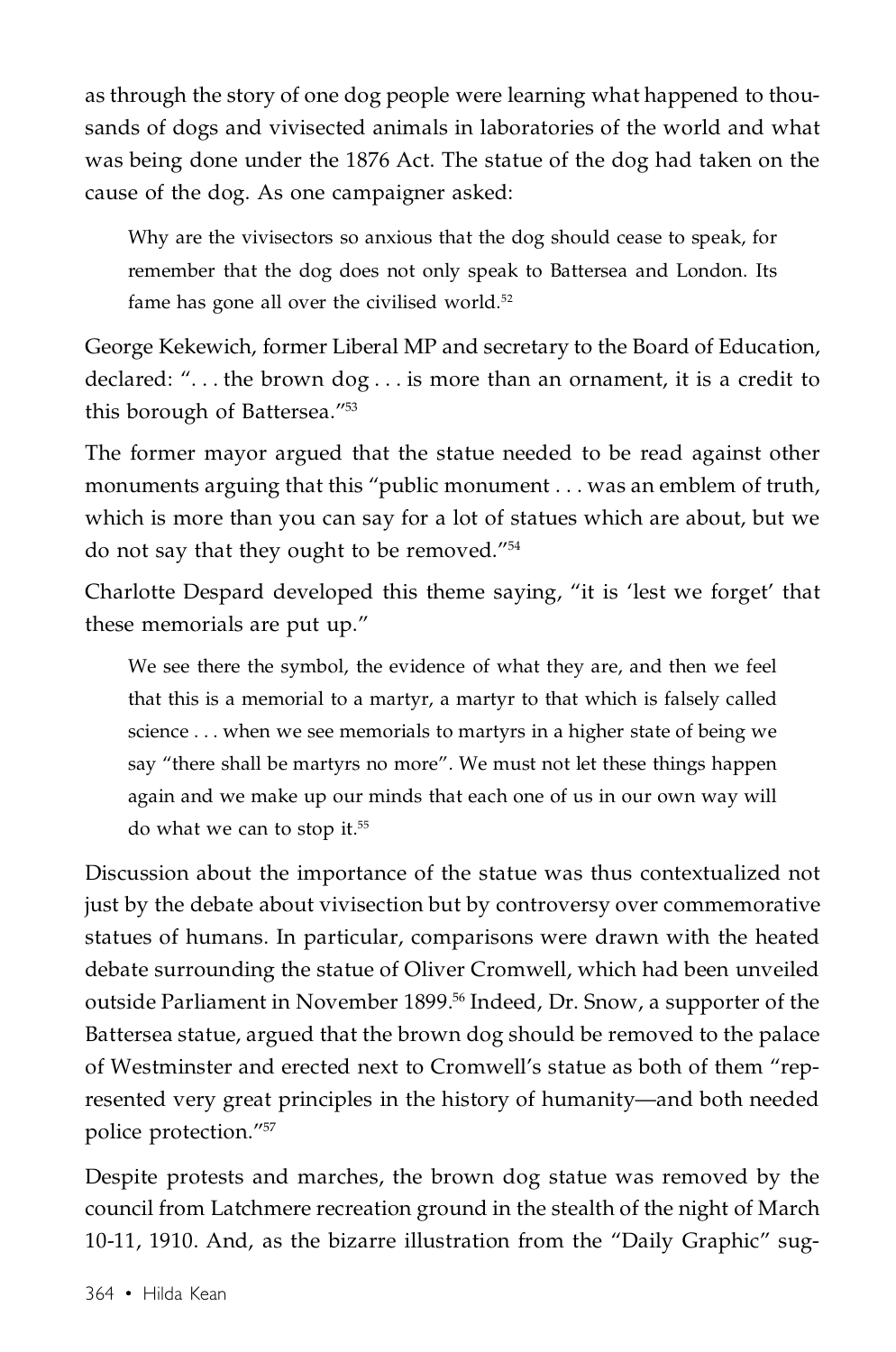gests (Figure 2), it was viewed as a potentially controversial space needing to be policed—even when the statue itself had gone. <sup>58</sup> A blacksmith then officially smashed and destroyed the statue to ensure that no future socialist council could reinstate it. $^{59}$  Suffice to say, no such controversy beset Greyfriars Bobby who still stands on his plinth, as popular as ever. He continues to be a focus of children's tales, a subject of a Hollywood film, chatty websites, and official tourism. $^{60}$  There is even the Bothy newsletter established to keep his memory alive.<sup>61</sup> The idea of loyalty as a laudable quality continues in his various depictions. As the Petsmart web page asks, "Is Greyfriars Bobby the most loyal dog ever?"<sup>62</sup>—suggesting, of course, that humans *are* creatures deserving of loyalty.

There was never any suggestion that the brown dog memorial be linked to the work of Louise Lind af Hageby and Leisa Schartau in exposing his plight and no subsequent memorial to the women was erected, although Hageby continued to be a leading light in the anti-vivisection movement until her death in the early 1960s.<sup>63</sup> Although the brown dog statue was the focus of anti vivisection campaigns, it was *not* erected to glorify the work of human campaigners. John Gray, Greyfriars Bobby's keeper subsequently received a tombstone on his humble grave paid for by "American lovers of Bobby." The wording on the stone inverts the norm for the relationship between dogs and their keepers for the human Gray is described in the context of his dog as, "master of Greyfriars Bobby."<sup>64</sup>

The continuing physical statue of Greyfriars Bobby has helped ensure the dog's survival within popular memory. However, the enforced removal and destruction of the old brown dog ensured a much more precarious form of knowledge. Publications outlining the circumstances around the events have only started to be written in recent years. <sup>65</sup> Outside the ranks of opponents of vivisection, the brown dog enjoys neither the affectionate memory nor widespread recognition of Greyfriars Bobby.

## **Revisiting and Subverting the Brown Dog Sculpture**

But knowledge that the brown dog (and his public sculpture) had existed and that campaigners had entered laboratories to expose experiments in not dissimilar ways to modern activists had encouraged the two largest anti vivisectionist organizations in Britain—the National Anti Vivisection Society and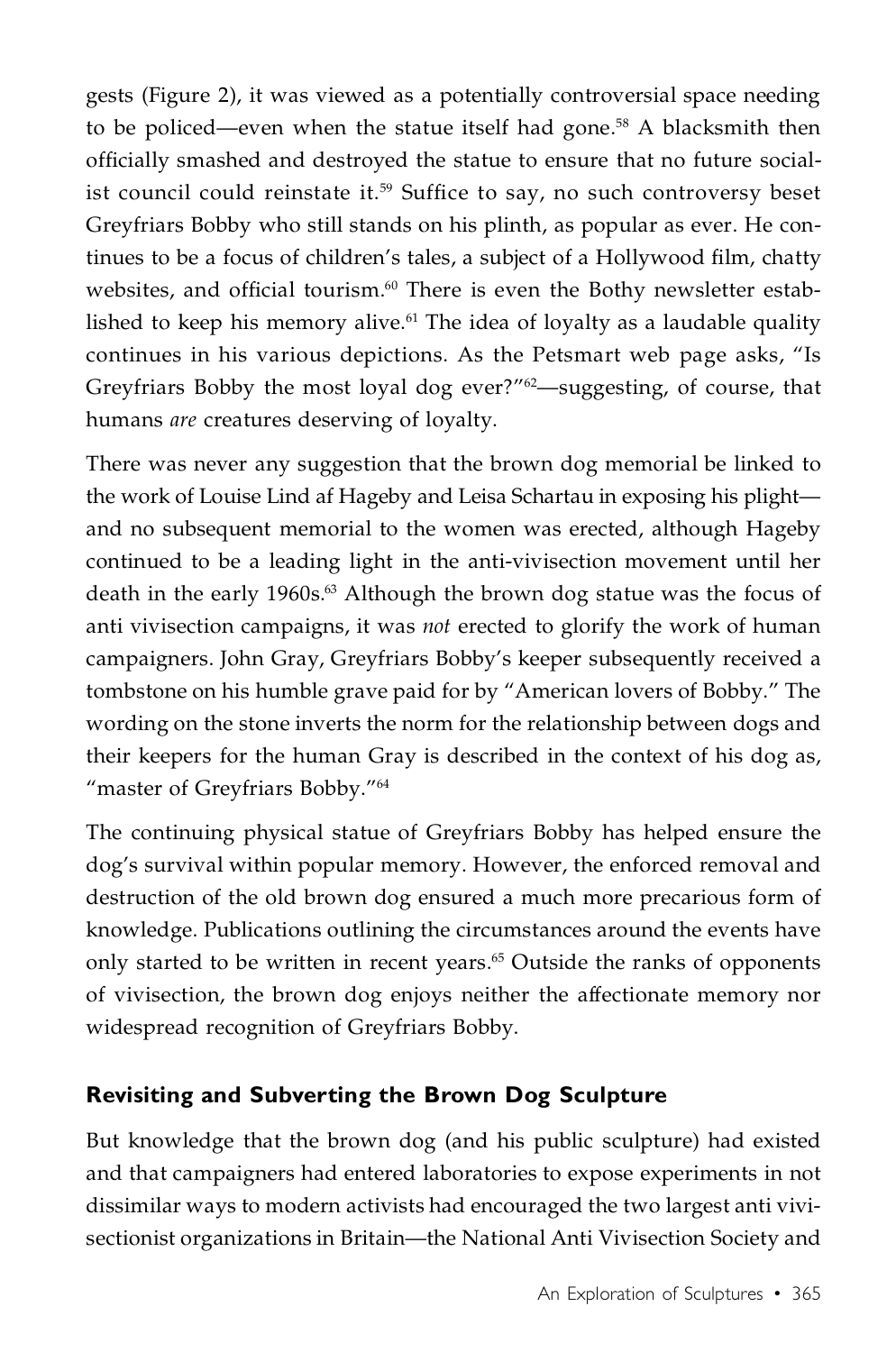the British Union for the Abolition of Vivisection—to raise funds for a replacement statue in the last days of the left-wing Greater London Council in the 1980s. 66

In due course, on December 12, 1985, a "replacement" statue of the brown dog was unveiled in the presence of Peter Pitt, chair of the GLC Arts and Recreation Committee in Battersea Park, which was run by the London wide Labor authority (Figure 3). By this date, however, the local politics in Battersea were rather different from those of the first years of the century. The anti vivisection hospital had long closed down along with local municipal socialism. The Latchmere recreation ground and the surrounding borough were under the political control of the Conservative party; because of contemporary political contestations, the replacement statue—recalling past controversies—now needed to be erected in another place, the GLC-run Battersea park.

The sentiments of those agitating against vivisection recalled their campaigning forebears through the words on the plinth of the "new" memorial that were identical to those previously inscribed on the 1906 statue. As Jose Parry a representative of the anti-vivisectionist organizations said at the 1985 unveiling, "... vivisection is as much a problem today as it was in 1906."<sup>67</sup> In his recent exploration of the nature of visual images, Peter Mason has argued that images have an ability to move freely from one context to another making it,

. . . impossible for us to view the image as an ideological product. Of course, when it enters a specific cultural or historical context, an image can be given an ideological role to play, but when it moves on, it is capable of shaking off this ideological accretion and of fulfilling other, sometimes contradictory, roles.<sup>68</sup>

Thus while the sentiments of the campaigners and the words on the plinth may remain constant, the way in which we might read the words *are* altered both because of the changed historical context and because of the changes in the depiction of the brown dog himself.

The new statue on top of the stone plinth was neither a remake of the proudly defiant brown dog nor was it a modern and contemporary depiction of a commonly vivisected dog, a beagle. It was, according to the sculptor Nicola Hicks, modeled on her own dog, Brock.<sup>69</sup> Her mature works, she maintains,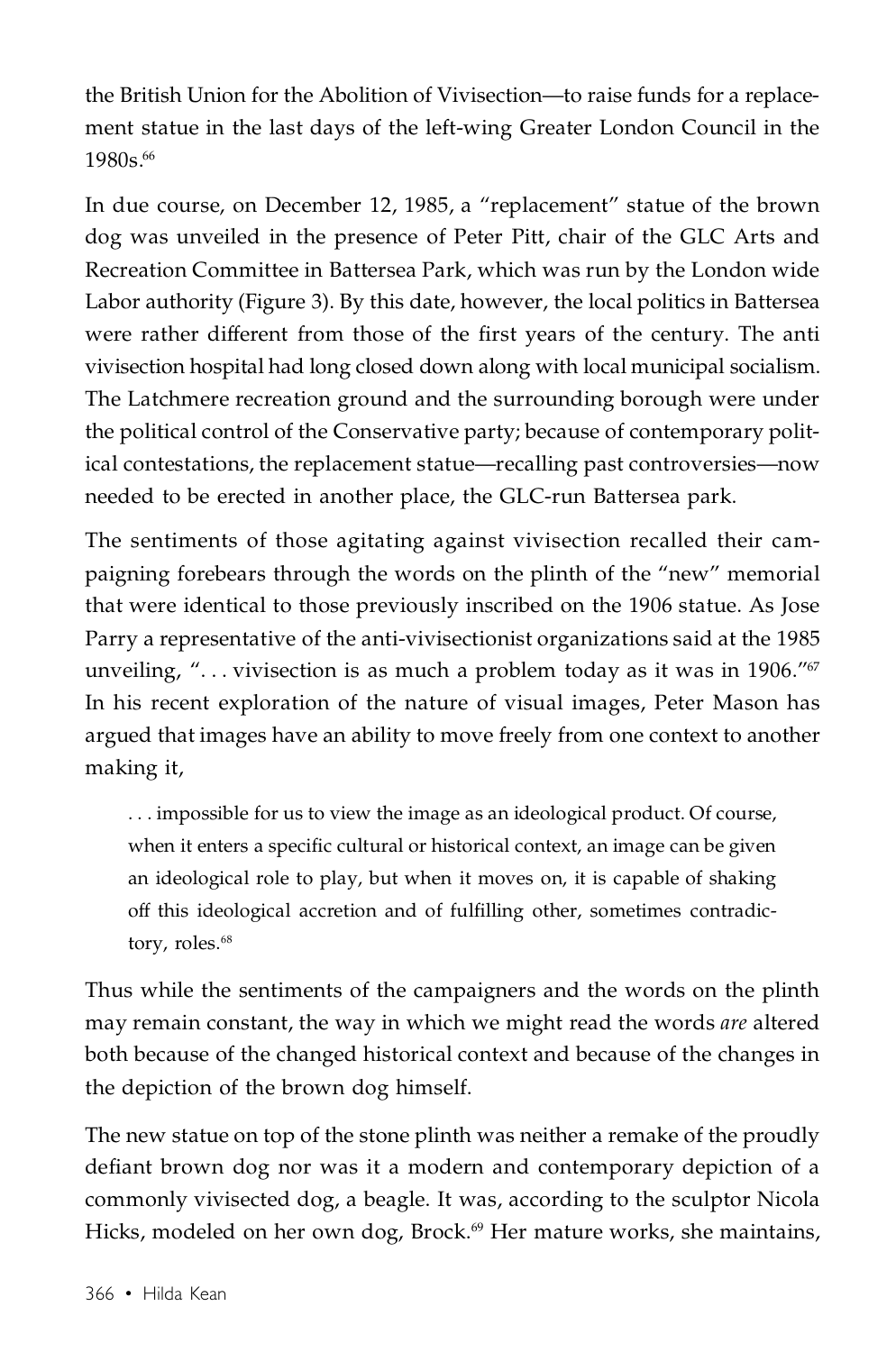

Figure 3. New Old Brown Dog in the Old English Garden, Battersea Park, London.

examine the relationship between human beings and animals, who have "precious qualities in common, the qualities we are deeply in touch with subconsciously and may be totally out of touch within our conscious state."70 This is no longer an independent dog. He is not standing proud and defiant but in a pose engaging with an absent human, ear cocked, looking quizzical.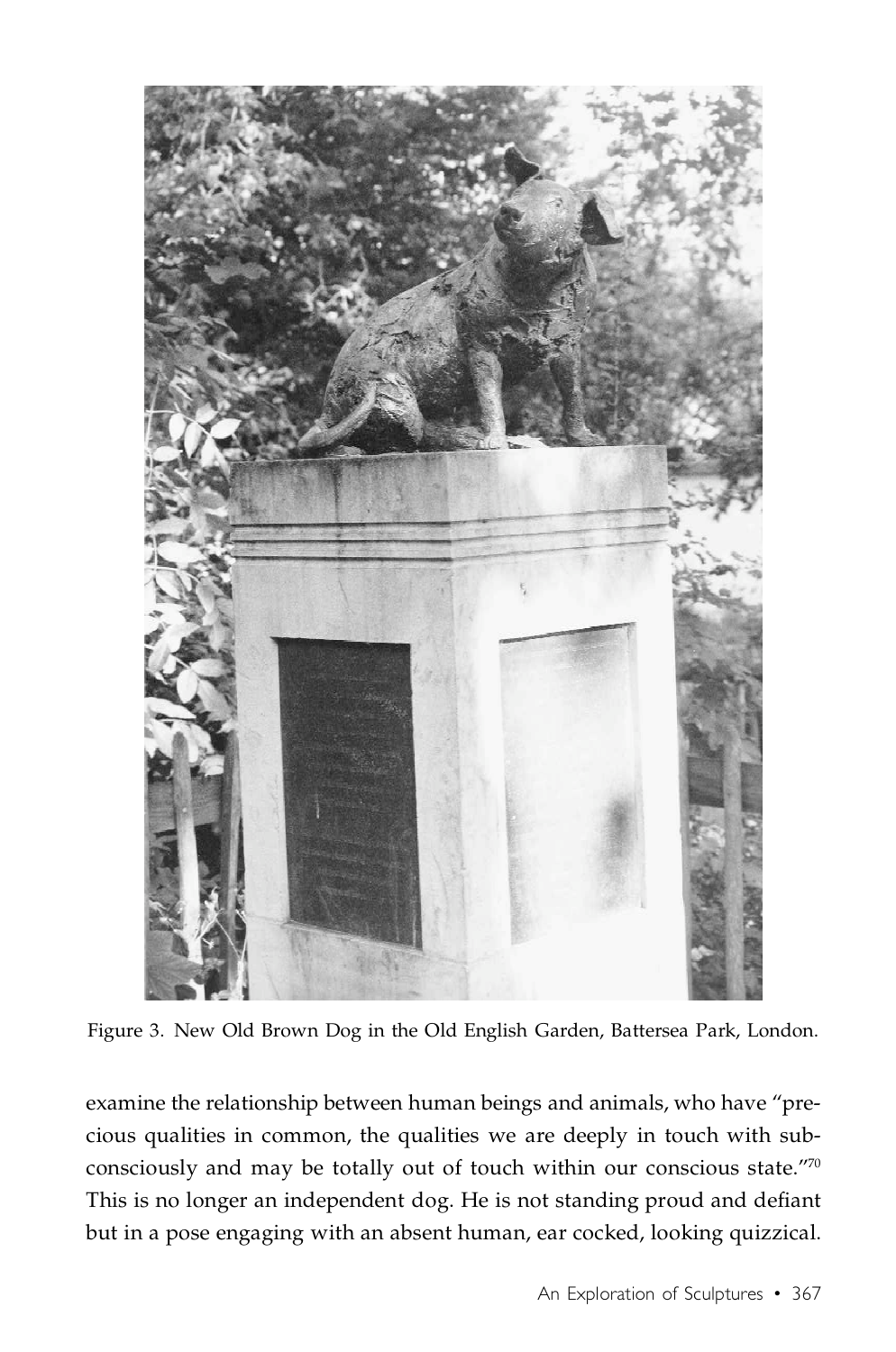The dog has changed from a public image of defiance to a pet, relating to one individual human companion. In turn, this brown dog has become an easier, less uncomfortable, subject for the contemporary viewer.

The new statue has become a celebration of a former *statue*, neither a commemoration of an actually existing vivisected dog nor of a political moment. Rather than evoking politics that even today are controversial, this is a safe image and one which is now contextualized by a different sort of historicized space. Within the park, now run by the local, still Conservative, council the brown dog is now to be found on a path by the "old English garden." As David Lowenthal reminds us, what heritage does not highlight, it often hides: In its new form and location, the statue has been separated from its anti vivisection message<sup>71.</sup> This is not a modern popular image of vivisected nonhuman animals—a dog rescued from a lab by an animal rights activist wearing a balaclava nor an image of a rabbit suffering injections of shampoo in its eyes. Rather it is a nice, "heritage" piece, and the image does *not* make us feel uncomfortable.

The nineteenth century statue of Greyfriars Bobb, which suggested that humans are creatures deserving of loyalty, survives alongside a plethora of other visual images. <sup>72</sup> As Jonathan Burt has recently reminded us,

The mark of a more civilised society . . . is the way in which a society *displays* its humanity. The appearance and treatment of the animal body becomes a barometer for the moral health of the nation.73

The statue that challenged assumptions about society's humanity, that commemorated the dogs "done to death" in laboratories, and that presented us with uncomfortable stories of cruelty, did not survive.

#### **Notes**

<sup>1</sup> Correspondence should be sent to Hilda Kean, Ruskin College, Walton Street, Oxford, OX1 2HE, UK. Email: hkean@ruskin.ac.uk Thanks to those who contributed to the discussion at the Public Representation and Private Mourning international transdisciplinary conference University of the West of England & Watershed centre, Bristol March 2002 and at the Beasts and Texts Popular Literary Texts conference University of Leeds April 2003 at which earlier drafts of this paper were presented.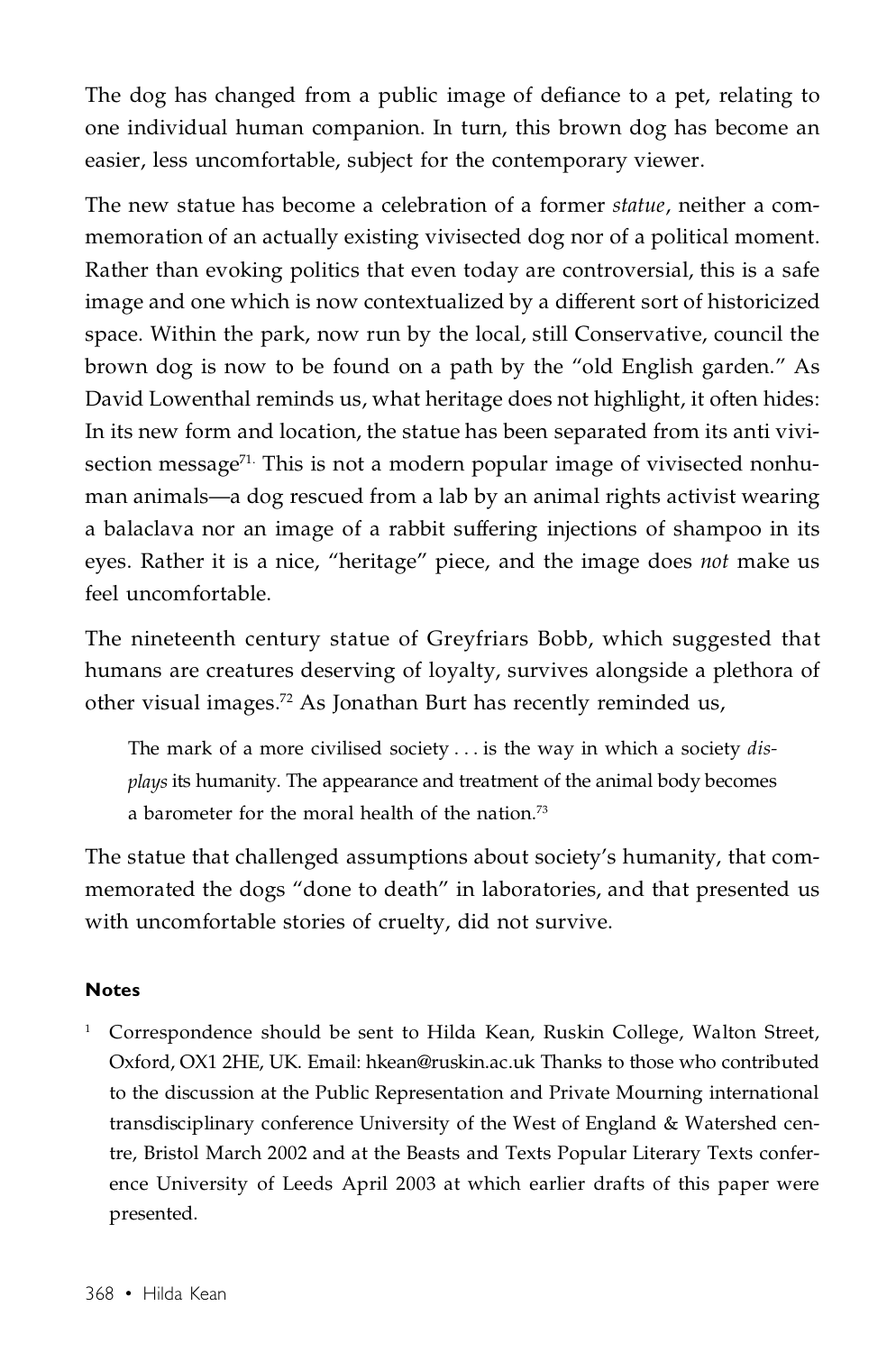- <sup>2</sup> Serguisz Michalski, *Public Monuments. Art in Political Bondage 1870-1997*. Reaktion Books 1998, pp. 7-8.
- <sup>3</sup> Matthew Craske 'Representations of Domestic Animals in Britain 1730-1840' in eds. Jonathan Wood and Stephen Feeke, *Hounds in Leash The Dog in C18th and C19th Sculpture*, 2000 p. 42.
- <sup>4</sup> (As opposed to generic types of dogs) Robin Gibson, *The Face in the Corner. Animals in Portraits from the Collections of the National Portrait Gallery*, National Portrait Gallery 1998, p. 15.
- <sup>5</sup> Matthew Craske 'Representations of Domestic Animals in Britain 1730-1840' in eds Jonathan Wood and Stephen Feeke, *Hounds in Leash The Dog in C18th and C19th Sculpture*, 2000 p. 42.
- $^{\rm 6}$  The portrait of Boatswain by Clifton Tomson 1808, and picture of the monument for Boatswain at Newstead Abbey is reproduced in Christine Kenyon – Jones *Kindred Brutes. Animals in Romantic-period writing*, Aldershot, 2001 plates opposite page 134. A monument to both Byron and Boatswain was unveiled in London's Hyde Park in 1880. John Blackwood *London's Immortals*, London 1989, p. 125.
- <sup>7</sup> Matthew Craske 'Representations of Domestic Animals in Britain 1730-1840' in eds. Jonathan Wood and Stephen Feeke, *Hounds in Leash The Dog in C18th and C19th Sculpture*, 2000, p. 41.
- <sup>8</sup> Katherine MacDonogh, *Reigning Cats and Dogs. A History of Pets at court since the Renaissance*, London 1999, pp. 102-3.
- <sup>9</sup> Images include Edwin Landseer, *Princess Alice Asleep* and Edwin Landseer, *Queen Victoria at Osborne*, 1867 (in which Islay is begging on hind legs at Queen Victoria sat on a black horse held by Mr Brown).
- <sup>10</sup> This was originally erected outside Leinster House in Dublin in southern Ireland.
- $11$  Dolores Hayden  $\prime$  The sense of place and the politics of space $\prime$  in Dolores Hayden, *The Power of Place. Urban Landscapes as Public History*, MIT 1995, pp. 15-43.
- <sup>12</sup> See Chris Philo & Chris Wilbert 'Animal Spaces, Beastly Places, an introduction' in eds. Chris Philo & Chris Wilbert, *Animal Spaces, Beastly Places*, Routledge 2000, p. 10.
- <sup>13</sup> Now a public house named Greyfriars Bobby Inn.
- <sup>14</sup> Various versions of the story exists. See, for example, Saltire.weblogger.com site visited 9.8.2003.
- <sup>15</sup> Louise Lind af Hageby and Leisa Schartau, *The Shambles of Science*, fifth edition, 1910, p. xiii.
- <sup>16</sup> W. J. O'Connor, *Founders of British Physiology. A Biographical Dictionary 1820-1885*, Manchester 1988.
- <sup>17</sup> Hilda Kean 'The Smooth cool men of science: the feminist and socialist response to vivisection', *History Workshop Journal* 40, Autumn 1995.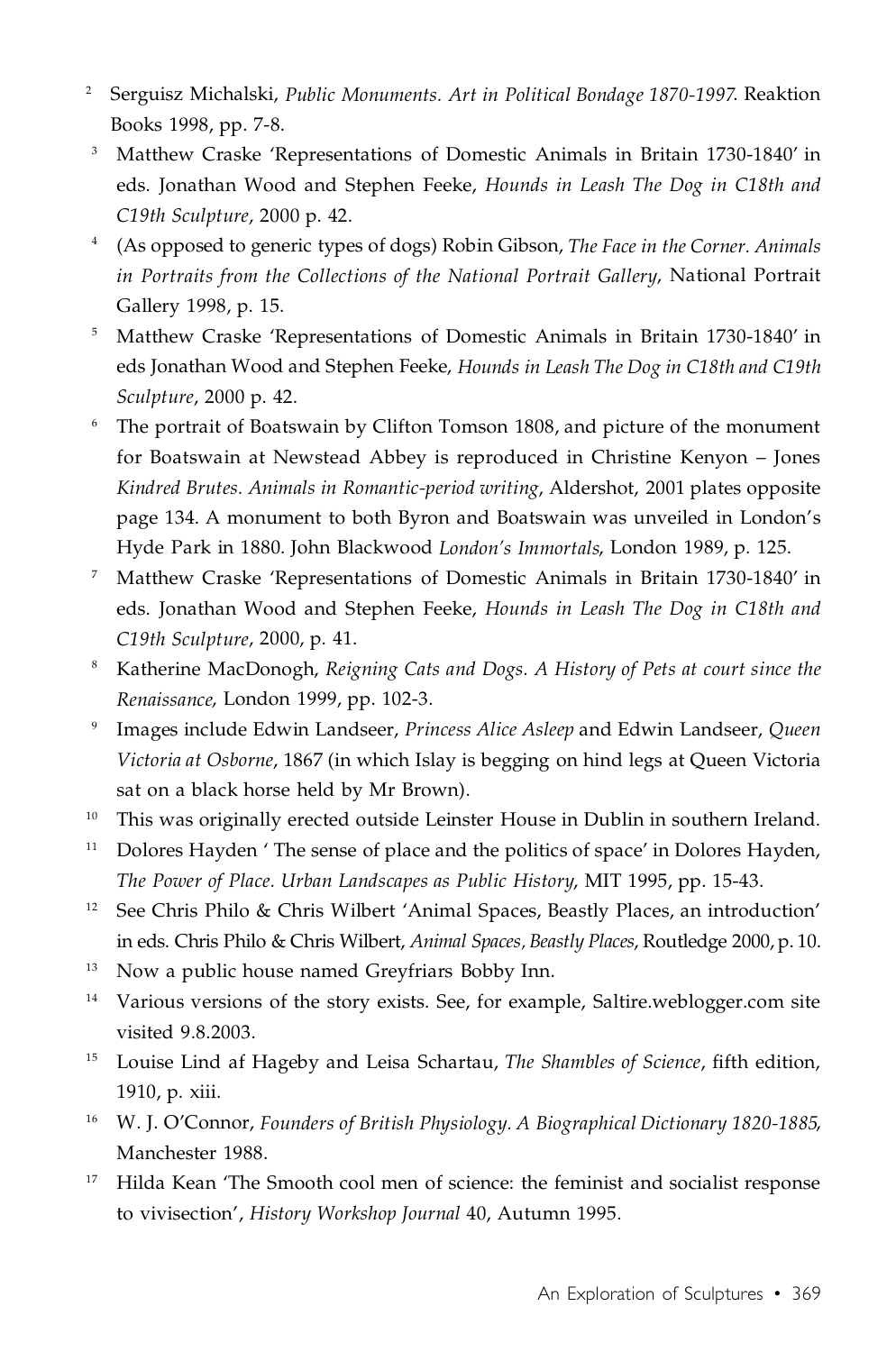- <sup>18</sup> Stephen Paget, *Sir Victor Horsley*, London, 1919, p. 205, Sylvia Pankhurst, *The Suffragette Movement*, London, 1931, reissued 1991, p. 341.
- <sup>19</sup> This practice continued for many years and campaigners argue that it still exists today although legislation was passed outlawing this practice. The Dogs Act 1906 section 3(4) provided for stray dogs received by the police to be sold or destroyed in a painless way after 7 days. They were not to be given nor sold for vivisection.
- <sup>20</sup> A good example was the use of stolen Irish terriers sold to be vivisected in UCL. labs in the 1920s. The experiments were prevented by the RSPCA; the dealer Henry Hewett was given six months imprisonment for receiving stolen goods and one month for ill treatment of animals. He also traded in stolen cats. The dogs were subsequently given a new home by Nina Duchess of Hamilton. *Anti Vivisection Review*, Jan-Feb 1927 pp. 11-14; *Anti Vivisection Review*, May-June 1927.
- <sup>21</sup> See for example image in *Anti Vivisection Review*, vol. 2 February 1911, p. 195. Allegedly a small dog stood on its hind legs begging the French scientist Claude Bernard for mercy before being chloroformed. This was depicted by John McLure Hamilton and a subsequent engraving made by Charles John Tomkins. This popular image was used in the Animal Defence and Anti Vivisection shop in Piccadilly and also used in the National Canine Defence League premises in Manchester. Lind af Hageby trial papers, day 3, p. 50, Wellcome Institute. National Canine Defence League *Annual Report*, 1910, p. 105, William Schupbach 'A Select Iconography of Animal Experiment' in Nicolaas A. Rupke ed., *Vivisection in Historical Perspective*, London 1990 pp. 211, 350-1.
- <sup>22</sup> Frances Power Cobbe, *Mr Lowe and the Vivisection Act*, London 1877, reprinted from *The Contemporary Review*, February 1877, p. 17.
- <sup>23</sup> George Greenwood *Vivisection as it is* London 1906, p. 6.
- <sup>24</sup> In similar vein they described the experimenter as 'attired in the blood stained surplice of the priest of vivisection' Hageby and Schartau *Shambles of Science*, p. 19.
- <sup>25</sup> *Zoophilist* October 1906 vol. xxvi no. 6; Peter Mason *The Brown Dog Affair. The story of a monument that divided the nation.* London, 1997 pp. 10-14.
- <sup>26</sup> Hageby libel trial GC 89 box 1 ff., Wellcome Institute, *Zoophilist* May 1910 xxx no. 1, p. 7. Anti *vivisection review*, no. 3 1913, p. 257, *Abolitionist* no. 6 vol. XIV, 2 J June 1913, pp. 122-4.
- <sup>27</sup> Coral Lansbury *The Old Brown Dog. Women, Workers and Vivisection in Edwardian England*, Wisconsin 1985, p. 21.
- <sup>28</sup> Correspondence from Captain Simpson to Mrs Haigh in Metropolitan Drinking Fountain and Cattle Trough Association file Acc. 3168/223/1, 1909. London Metropolitan Archives. Formally the Association was not opposed to vivisection,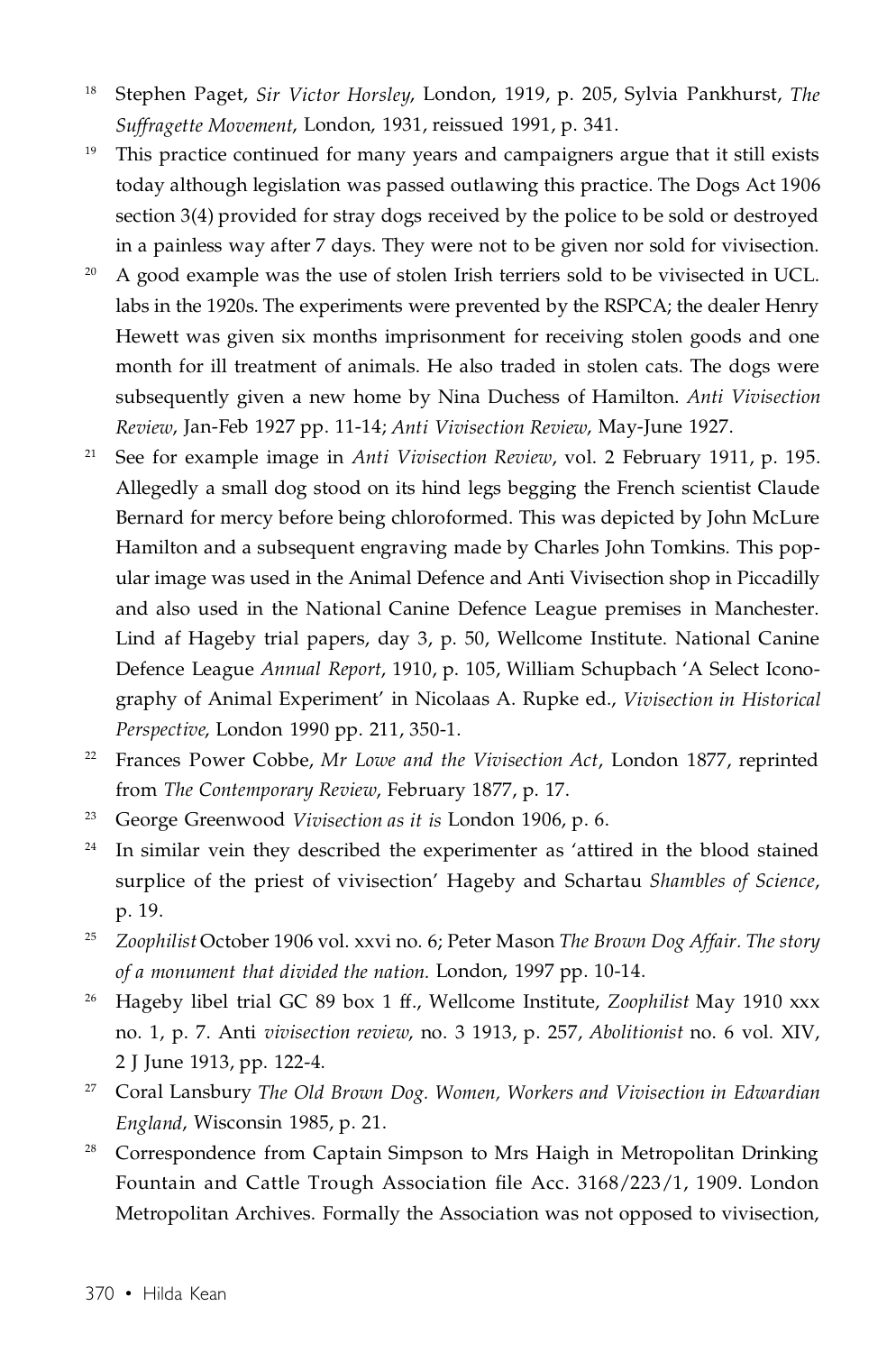indeed the chair Lord Cheylesmore supported the Society for the Defence of Vivisection.

- <sup>29</sup> Mason *The Brown Dog Affair* p. 23. *Zoophilist* vol. xxvi no. 6 October 1906, p. 113 The Metropolitan Drinking Fountain and Cattle Trough Association had been founded in 1859 by Quaker families to campaign for temperance and a clean water supply. Hilda Kean *Animal Rights. Political and Social Change in Britain since 1800* Reaktion Books 1998, 2000, p. 56 ff.; Philip Davies *Troughs and Drinking Fountains Fountains of Life* Chatto & Windus 1989.
- <sup>30</sup> Coral Lansbury *Old Brown Dog*, p. 42.
- <sup>31</sup> George Greenwood *Statement tendered to the Royal Commission* NAVS 1908, p. 17.
- $32$  I am conscious that similar observations could be made about the erection of the tombstone to Gelert the wolfhound killed in error by his owner, Prince Llewellyn. However it was widely known that this charming Welsh story was fictional. Much emphasis was thus given in the stories about Greyfriars Bobby to his actual existence. Kean *Animal Rights*, pp. 84-7.
- <sup>33</sup> Examples of sculpture apparently depicting such human individuals might include the statue of Edith Cavell near Trafalgar Square in London or the Martyrs Memorial in central Oxford.
- <sup>34</sup> Harriet Ritvo *The Animal Estate. The English & other Creatures in the Victorian Age*, Harvard University Press 1987, p. 87.
- <sup>35</sup> Samuel Smiles *Duty* 1869, p. 368.
- <sup>36</sup> Philip Howell 'Flush and the Banditti. Dog stealing in Victorian London' in eds. Chris Philo & Chris Wilbert *Animal Spaces, Beastly Places*, pp. 46-7.
- <sup>37</sup> Raphael Samuel *Theatres of Memory* Verso 1994, Ludmilla Jordanova *History in Practice* Arnold 2000, eds Hilda Kean, Paul Martin, Sally J Morgan *Seeing History. Public History in Britain Now* Francis Boutle 2000.
- <sup>38</sup> Doreen Massey 'Space-time and the Politics of Location' in ed. James Lingwood *Rachel Whiteread House* Phaidon Press 1995, p. 36.
- <sup>39</sup> Henry T. Hutton *The True Story of Greyfriars Bobby* 1902, p. 10.
- <sup>40</sup> Henry T. Hutton *The True Story of Greyfriars Bobby* second edition 1931 p. 18.
- $41$  For discussion on the relationship between spaces and places see Michel de Certeau *The Practice of Everyday life* University of California Press 1988, pp. 117-8.
- <sup>42</sup> Kean *Animal Rights* p. 153.
- <sup>43</sup> Jonathan Schneer *London 1900 The Imperial Metropolis*, New Haven 1999, pp. 248- 263, William Kent J*ohn Burns: Labour's Lost Leader*, London, 1950, p. 37.
- <sup>44</sup> *Anti Vivisection Review* vol. 1 July 1909 June 1910, p. 250; ed. Henry Amos *Food Reformers' Year Book and Health Annual*, p. 18; National Canine Defence League, *Annual Report*, 1910, p. 22, Hilda Kean 'The Moment of the *Shambles of Science* and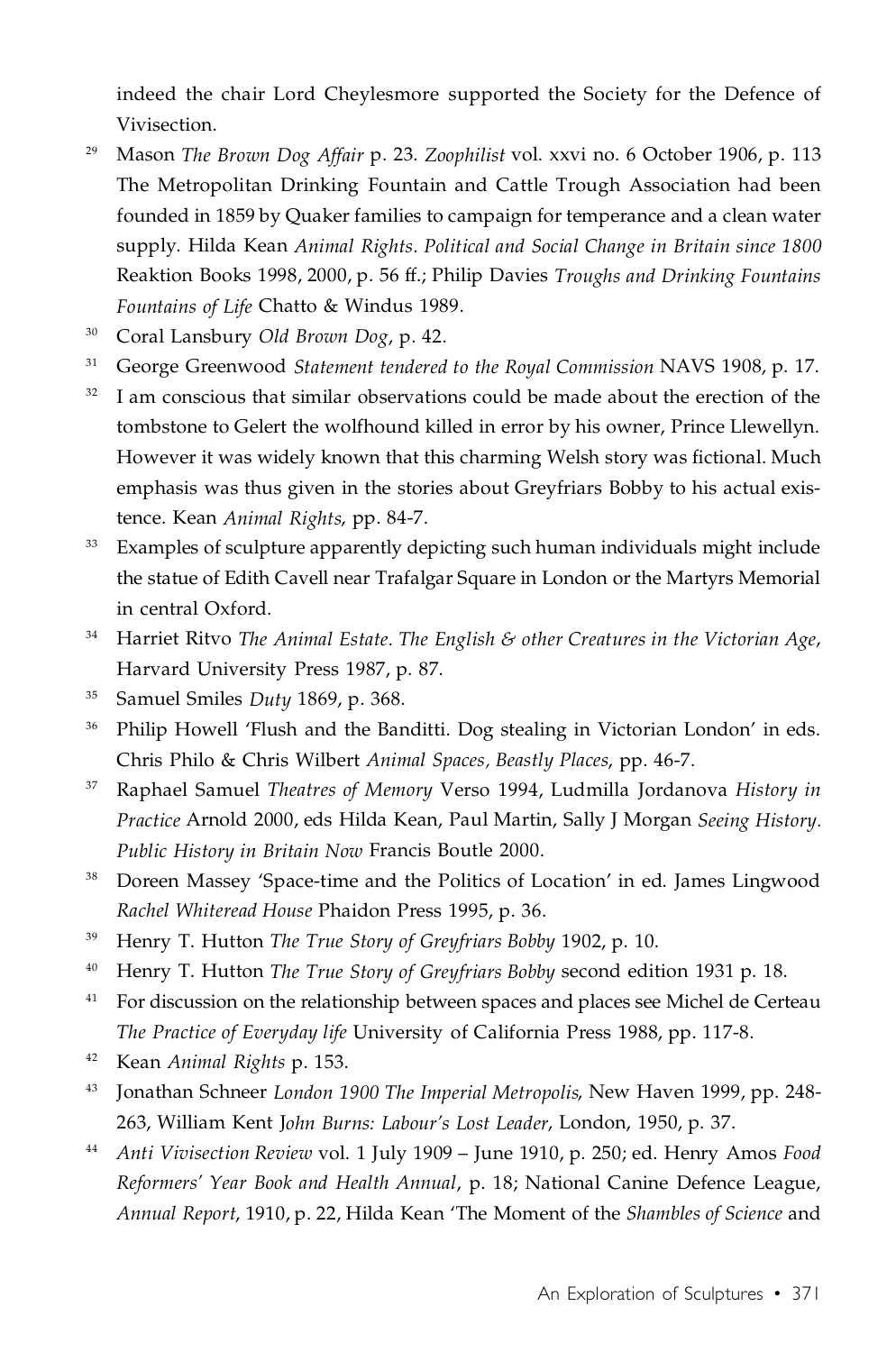the *Priests of Progress*' Unpublished paper, Women's History Network annual conference University of Sussex, September 13th-14th 1997.

- <sup>45</sup> Gloria Costelloe, *The Story of the Battersea Dogs Home*, London 1979, p. 50.
- <sup>46</sup> Records of Battersea General Hospital, London Metropolitan Archives; Hilda Kean 'The Moment of the *Shambles of Science* and the *Priests of Progress*'.
- <sup>47</sup> Mason *The Brown Dog Affair*, p. 29; Lansbury, *Old Brown Dog*, pp. 13 ff.
- <sup>48</sup> *Anti Vivisection Review,* vol. 1, July 1909 June 1910, p. 179; Lansbury, *Brown Dog*, p. 179. It was a common practice for medical students to attack anti-vivisectionist shops e.g., *Abolitionist*, vol. X1V, no. 1, January 1, 1913, p. 3; Kean, *Animal Rights*, pp. 148-9.
- <sup>49</sup> *Zoophilist,* vol. xxix no. 12, April 1910, p. 198.
- <sup>50</sup> *Anti Vivisection Review*, vol. 1, July 19091 June 1910, p. 247; Jane Ridley *Edwin Lutyens His life, his wife, His work.* Pimlico 2003, p. 259, *The International Theosophical Year Book 1937*, p. 187, Theosophical Society, *Register of European Members*, vol. V11, April 1906, pp. 199-200.
- <sup>51</sup> *Anti Vivisection Review*, vol. 1, pp. 275, 284-90; Lansbury *Old Brown Dog*, p. 21.
- <sup>52</sup> *Anti Vivisection Review*, vol. 1, July 1909 June 1910 p. 249.
- <sup>53</sup> *Anti Vivisection Review*, vol. 1, July 1909 June 1910 p. 247.
- <sup>54</sup> *Anti Vivisection Review*, vol. 1, July 1909 June 1910 p. 248.
- <sup>55</sup> *Anti Vivisection Review*, vol. 1, July 1909 June 1910 p. 250.
- <sup>56</sup> Liberal Prime Minster Lord Rosebery had admired Cromwell much to the disapproval of Irish MPs. When the Conservatives were elected in 1895 they honored the commitment of the former prime minister to erect the statue. John Blackwood *London's Immortals*, 1989, pp. 208-9.
- <sup>57</sup> *Anti Vivisection Review*, July 1909 June 1910, p. 251.
- <sup>58</sup> *The Daily Graphic*, March 11, 1910, p. 9.
- <sup>59</sup> Mason, *Brown Dog*, p. 90.
- $60$  [www.edinburgh.org/kids/greyfriars.html](http://www.edinburgh.org/kids/greyfriars.html), site visited 4 December 2001, [www.efr.](http://www.efr.hw.ac.uk/EDC/guide/greyfriars.html) [hw.ac.uk/EDC/guide/greyfriars.html](http://www.efr.hw.ac.uk/EDC/guide/greyfriars.html) site visited 4 December 2001, [www.greyfriars](http://www.greyfriarsbobby.co.uk/guestbook/guestbook.html)[bobby.co.uk/guestbook/guestbook.html](http://www.greyfriarsbobby.co.uk/guestbook/guestbook.html) 8 March 2002 Bothy newsletter.
- <sup>61</sup> www. [greyfriarsbobby.co.uk.](http://www.greyfriarsbobby.co.uk) site visited 2 April 2002.
- $62$  www. [petsmart.com/acme\\_pet/features/pets\\_their\\_people/articles/arti](http://www.petsmart.com/acme_pet/features/pets_their_people/articles/article_7154.shtml)[cle\\_7154.shtml](http://www.petsmart.com/acme_pet/features/pets_their_people/articles/article_7154.shtml) site visited 24 April 2002.
- <sup>63</sup> *Animals' Defender*, NAVS February 1964, p. 21.
- <sup>64</sup> Hutton *Greyfriars Bobby*, 1902, pp. 10-13.
- <sup>65</sup> These include Peter Mason *The Brown Dog Affair. The story of a monument that divided the nation.* London, 1997 and Coral Lansbury, *The Old Brown Dog. Women, Workers and Vivisection in Edwardian England*, Wisconsin 1985. The work of Louise